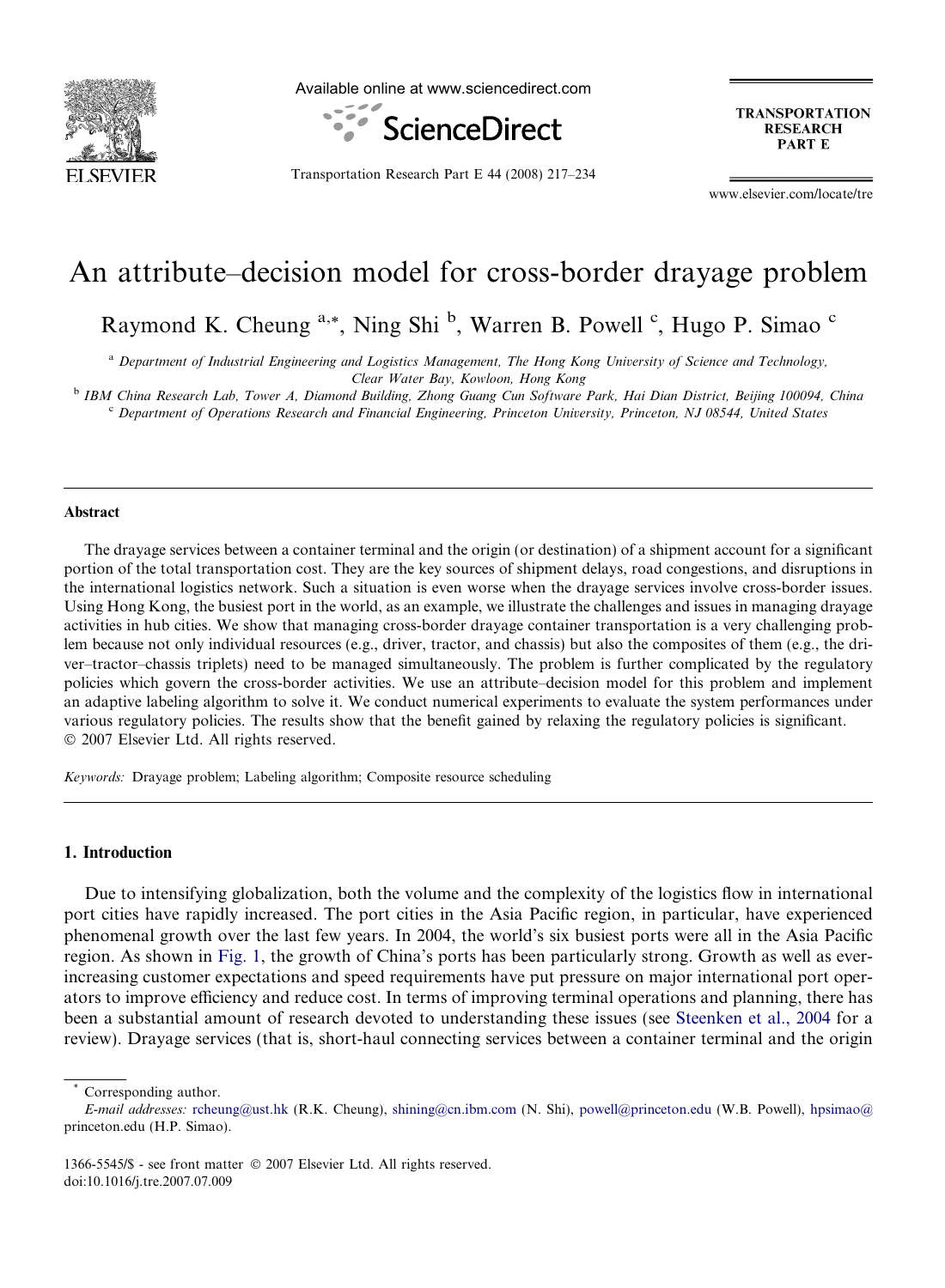<span id="page-1-0"></span>

Fig. 1. Throughput of the top eight container ports from 1994 to 2004.

or destination of the container), however, have not received much research attention. As the volume of container flow is growing larger, managing the drayage activities is becoming increasingly difficult. Such a situation is even worse when the drayage activities involve cross-border issues. In this paper, we use the case of Hong Kong to illustrate how policies create challenges in managing the drayage activities, and present a labeling algorithm to solve the problems for various drayage situations.

As indicated in Fig.  $1$ ,  $1$  both Hong Kong and Singapore have topped the world in terms of container throughput for the last decade. In 2004, both handled over 20 million twenty-foot equivalent units (TEU) of containers. Due to the nature of these ports, however, the levels of drayage container transportation activities, called the drayage problem, are very different. Singapore is basically a transshipment port where containers from long-haul vessel services are transferred to other long-haul vessel services or regional feeder services. Hong Kong, on the other hand, has a much smaller proportion of transshipment cargo. Most containers passing through Hong Kong's port are imports, exports and re-exports from the southern part of Chinese Mainland (PRC). The sources or destinations of these containers are almost all in the Pearl River Delta (PRD) region, which is within 100 km of Hong Kong. Thus, the level of drayage activities in Hong Kong is much higher than in Singapore. Millions of containers pass through the three check-points at the Hong Kong – Shenzhen, PRC border each year. Because the licensing and regulatory policies in Hong Kong and in mainland China are different, the cross-border drayage activities are difficult to manage.

#### 1.1. Cross-border drayage problem

Despite the productivity of container handling in Hong Kong being high and the vessel turnaround times being short at the container terminals in Hong Kong, the trucking of containers between Hong Kong and PRD has very low productivity in terms of drivers' time, trip time and tractor time. First, a typical round trip for trucking a container from Hong Kong to PRD is less than 160 km and should take less than 3 hours of transportation time. Thus, during one shift of duty, a driver could take at least two trips. In practice, however, the average number of trips per day is only 1.2 [\(Hong Kong Special Administrative Region, 2004](#page-17-0)). Second, in an ideal trip, a laden (loaded) container is taken from Hong Kong to PRD and then on the way back, another laden container is returned. In reality, in a trip, a laden container is taken in one direction and the same container is returned empty in the other direction. Even worse, this empty container may be moved later to PRD again for goods loading. Third, a tractor is typically operated for less than 10 h per day (including traveling and waiting at the factory and the border). Most of the time, the tractor is idle. The combined effect is that the

Source: Dubai Ports Authority, Port of Hamburg.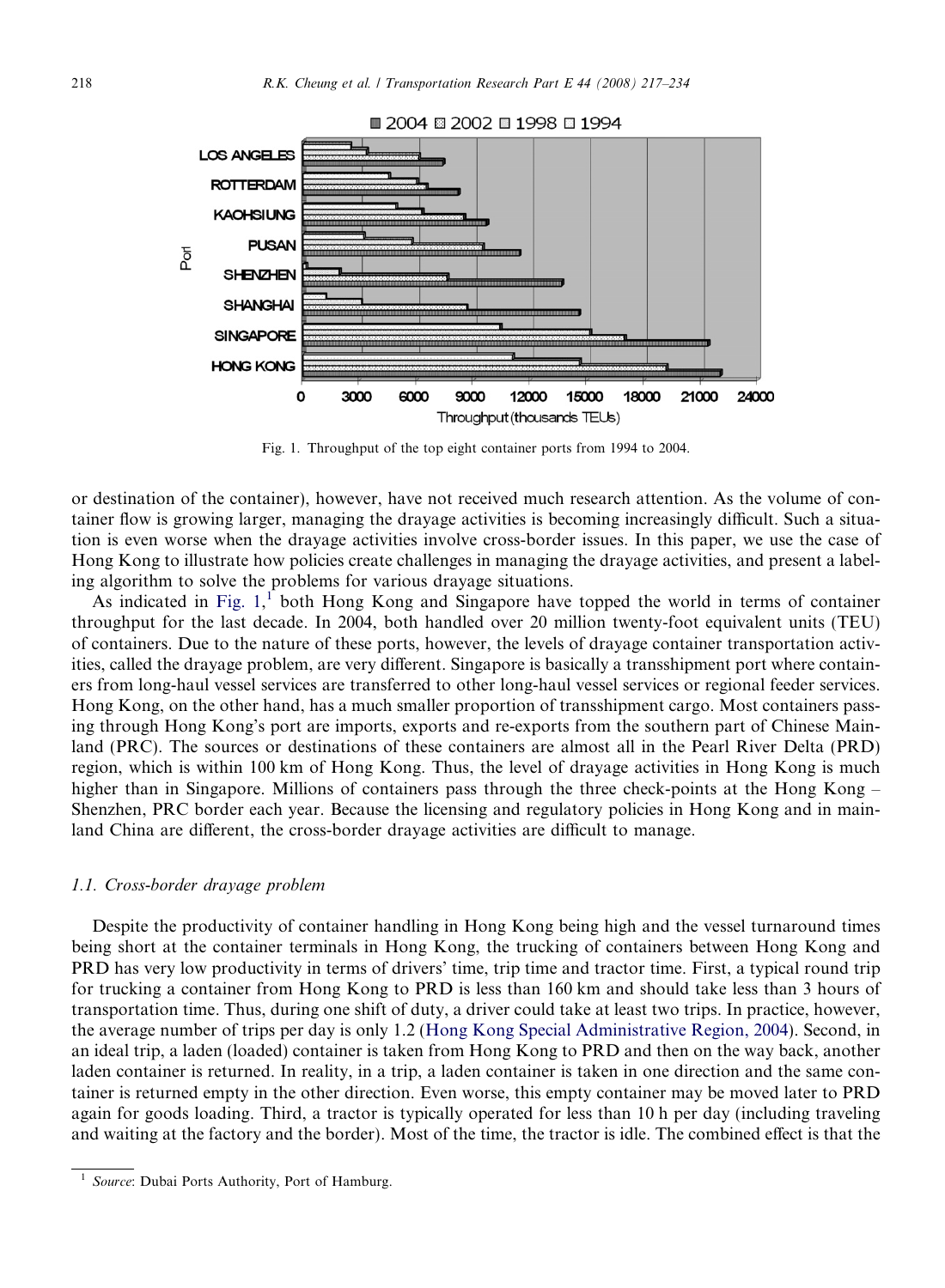productivity of container trucking is less than 40% of what it could be. One major factor that causes the low productivity is the regulatory policies governing the cross-border drayage activities.

# 1.2. Regulatory policies

Two regulatory policies have the largest impact on the drayage productivity. The first is the 4-up-4-down policy. Under this policy, when a quadruple of driver–tractor–chassis–container goes from Hong Kong to PRD, the exact same quadruple has to come back to Hong Kong together. The policy was set up in the early 1990s to avoid illegal import of containers to mainland China where an empty container was considered as a commodity rather than an item of transportation equipment. With this policy, the quadruple is considered as a single resource, rather than four individual resources. This policy severely constrains how the resources are used. First, a driver who has taken a laden container from Hong Kong to a factory in PRD needs to wait a long period for unloading. Second, the driver needs to take the emptied container back to Hong Kong, thereby creating low utilization of the driver time and the trip time.

Suppose this policy is relaxed, the ''pick up and deliver'' operational mode can be launched as illustrated in Fig. 2: the driver-tractor picks up a chassis and a loaded container, then delivers it to one manufacturing site. Instead of waiting, it leaves the chassis and the container there for unloading. Then it goes to another manufacturing site, picks up a loaded container and delivers it to the depot. In this way, the frequency of trips is increased and the utilization of the driver-tractor is significantly improved by bypassing the loading and unloading activities.

Another policy that imposes strong limitation on resource management is the 1-driver-1-tractor policy. As shown in [Fig. 3](#page-3-0), under this policy, a Hong Kong driver is licensed to operate on a specified tractor and this



Fig. 2. The impact of the 4-up-4-down policy.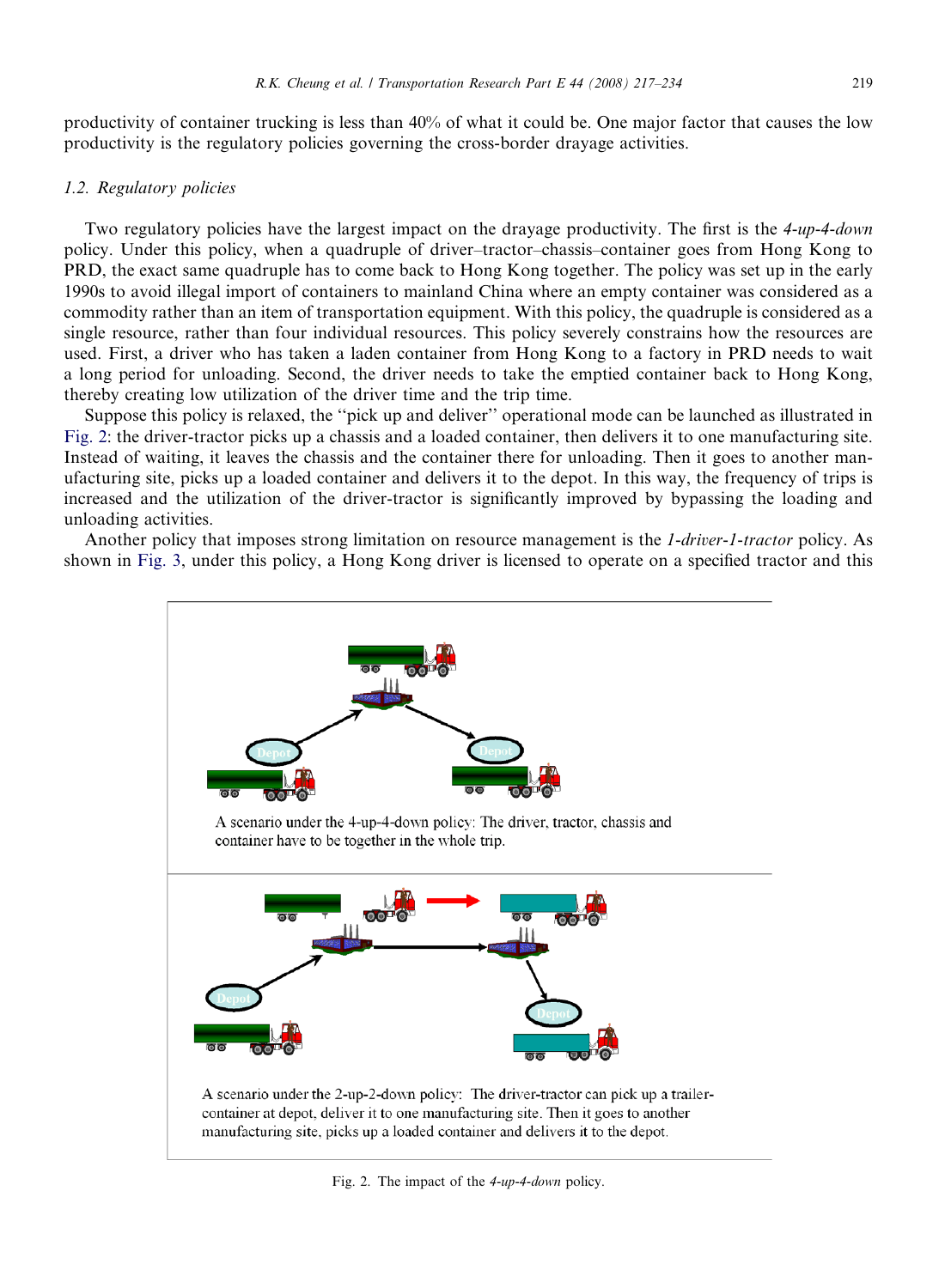<span id="page-3-0"></span>

Fig. 3. The impact of the 1-driver-1-tractor policy.

tractor can only be operated by this particular driver. Such a policy causes a low utilization of the truck time. Suppose this policy is relaxed, a tractor can be operated by multiple drivers of different shifts.

Therefore, the constraints representing the regulatory policies must be incorporated in the models. In the remaining part of this paper, we consider three circumstances which have different levels of policy

restriction on these two policies. We use the notation  $\mathscr P$  to denote the set of circumstances:

 $\mathscr{P} = \{4\text{-}up\text{-}4\text{-}down, 2\text{-}up\text{-}2\text{-}down, Policy\text{-}free\}$ 

In the circumstance of 4-up-4-down, the quadruple of driver–tractor–chassis–container has to be together during the whole trip and the 1-driver-1-tractor policy has to be obeyed. In the circumstance of 2-up-2-down, only the 1-driver-1-tractor policy has to be obeyed. Under the circumstance of Policy-free, both the 4-up-4-down policy and the 1-driver-1-tractor policy are relaxed. In the below, without loss of generality, the phases ''policy'' and ''circumstance'' are equivalent.

The cross-border drayage problem, is actually a short-haul full-truckload management problem, or, in a broader sense, a vehicle routing and scheduling problem ([Bodin and Golden, 1981 and Fisher, 1995](#page-16-0)). Versions of these problems that consider uncertainty have appeared in the literature. For example, see [Dror et al. \(1998\)](#page-16-0) for stochastic vehicle routing problems, [Smilowitz \(2006\)](#page-17-0) for a stochastic dial-a-ride problem, and [Powell](#page-17-0) [\(1998\)](#page-17-0) for the full-truckload problems with random demands. On land transportation of ocean containers, [Cheung et al. \(2003\)](#page-16-0) develop a dynamic stochastic approach for assigning drivers to loads. If a driver can cover multiple requests, we can consider the problem as determining the trips of the drivers. The length of the trip is typically constrained by the maximum number of hours a driver can spend on the road. To solve such a problem, tour construction and tour improvement procedures are used (see [Ball et al., 1981 and Des](#page-16-0)[rosiers et al., 1995](#page-16-0)). However, research on modeling the regulatory policies for cross-border drayage activities is not found in the literature.

#### 1.3. Composite resource management

When the flexibility is introduced by relaxing the policies, the quadruple of resources cannot be considered as a single resource. We have to manage those individual resources and the composite of them simultaneously. Meanwhile, we have to respect the practical constraints on using them as well as the interactions between them. Those constraints and operational details cannot be captured by the classical vehicle routing and scheduling models.

The difficulty of drayage operations has attracted the attention of some researchers. [Sinclair and Dyk](#page-17-0) [\(1987\)](#page-17-0) give an excellent description on practical constraints and issues of this problem. [Smilowitz \(2006\)](#page-17-0) model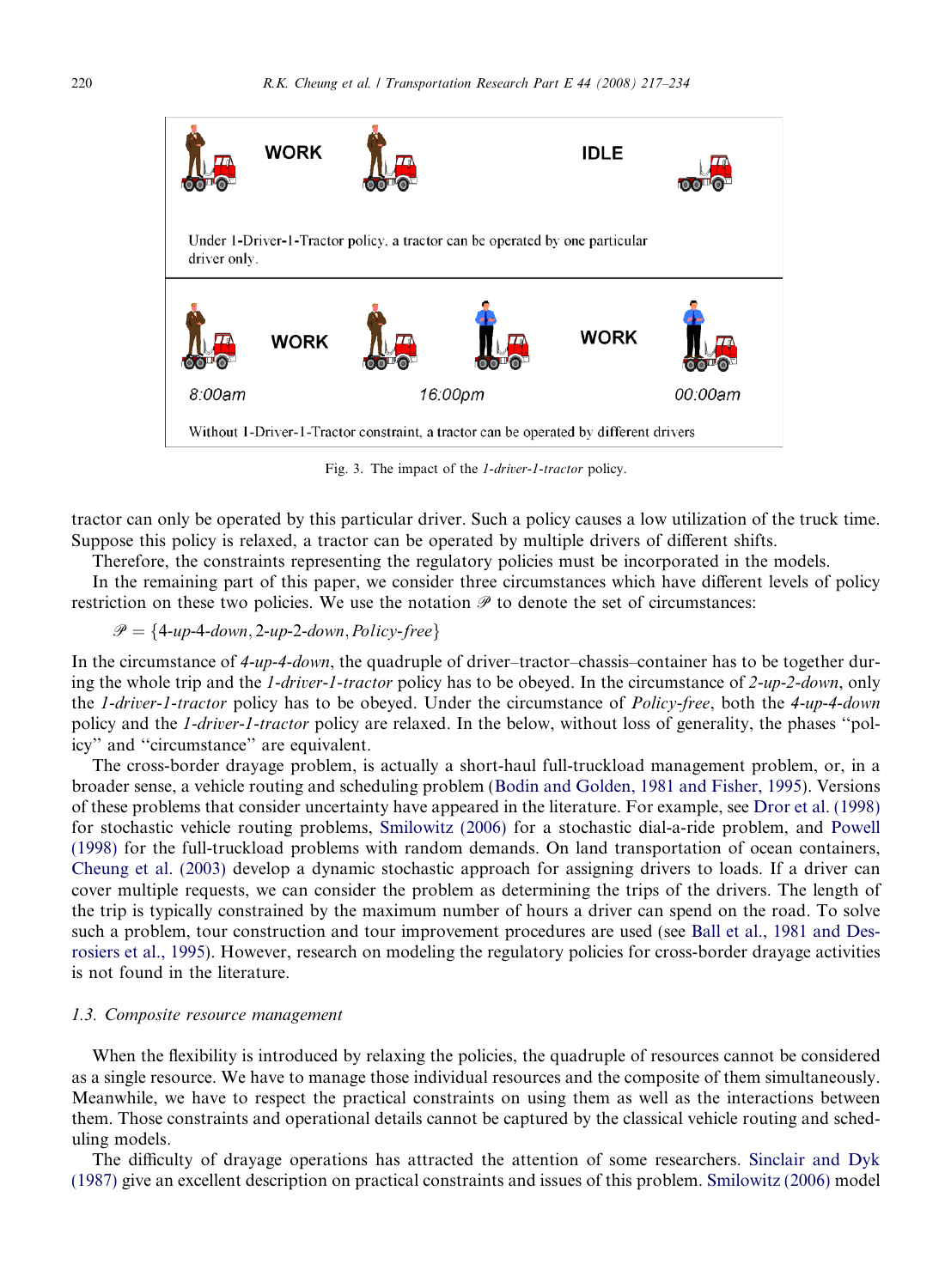this problem as a multi-resource routing problem and solve it by the column generation technique, regarding the ''driver and tractor'' as a single resource. Some researchers in artificial intelligence field apply multi-agents system (MAS) in the scheduling and planning of the resources [\(Fish and Chaibdraa, 1999; Gorodetski et al.,](#page-16-0) [2003\)](#page-16-0). The application of such an approach seems limited to classical vehicle routing problems.

### 1.4. Contribution

The contributions of this paper are three-fold:

- We discuss the challenges facing the cross-border drayage operators and show how the regulatory policies impact the system.
- We use an attribute–decision model that readily handles a high degree of operational details and incorporates the constraints representing different levels of policy restriction. Furthermore, we implement an efficient labeling algorithm for solving this problem.
- We use this approach as a policy evaluator to quantify the benefit of relaxing the 4-up-4-down policy and the 1-driver-1-tractor policy. The numerical experiments demonstrate that the benefit is very significant.

This paper is organized as follows. In Section 2, an attribute–decision model is presented. Section [3](#page-8-0) discusses different solution approaches. The numerical experiments are reported in Section [4.](#page-12-0) Section [5](#page-16-0) concludes this paper.

# 2. The attribute–decision model

[Simao et al. \(xxxx\)](#page-17-0) introduce a new class of composite resource scheduling problems where different types of resources are involved. To solve this class of problems, they propose an attribute–decision model which not only considers the interactions among resources but also the flexibility of dynamically reusing resources. The fundamental idea is to represent a resource by an attribute vector associated with a decision set. With those attribute–decision pairs, a generic adaptive labeling algorithm can be applied. In this paper, we apply the attribute–decision model for the drayage problem.

#### 2.1. Resources and attribute vectors

In the drayage problem, there are four primitive resources in the system: Driver (D), Tractor (T), Chassis (I) and Container (C). The set of primitive resource classes, is represented using:

 $\mathscr{C}^{\mathscr{R}}$ : the collections of primitive resources : {D, T, I, C}.

Any instance of primitive resource can be uniquely described by an attribute vector a. From all attribute vectors, we abstract a vector of common attributes, which is named as a ''generic attribute vector'':

|  | $a_g = \begin{bmatrix} a_{g,1} \\ a_{g,2} \end{bmatrix} = \begin{bmatrix} \text{Time Window} \\ \text{Time} \end{bmatrix}$ |  |
|--|----------------------------------------------------------------------------------------------------------------------------|--|
|  | $\begin{bmatrix} a_{g,3} \end{bmatrix}$ $\begin{bmatrix} a_{g,3} \end{bmatrix}$ Location                                   |  |

The availability of one resource is characterized by the attribute ''Time Window''. The constraints on the working shift of one driver, the maintenance period of a tractor, and the convenient time of picking up and delivering a container, can be specified by this attribute. In our application, the attribute ''Time Window'' is specified by an interval, for example, [8:00am, 16:00pm]. It could be a union of those intervals in more complex applications.

Each generic attribute vector includes a ''Time'' attribute. It represents the instant at which the resource will have the attributes in the attribute vector. The ''Location'' attribute represents the geographical position of the resource.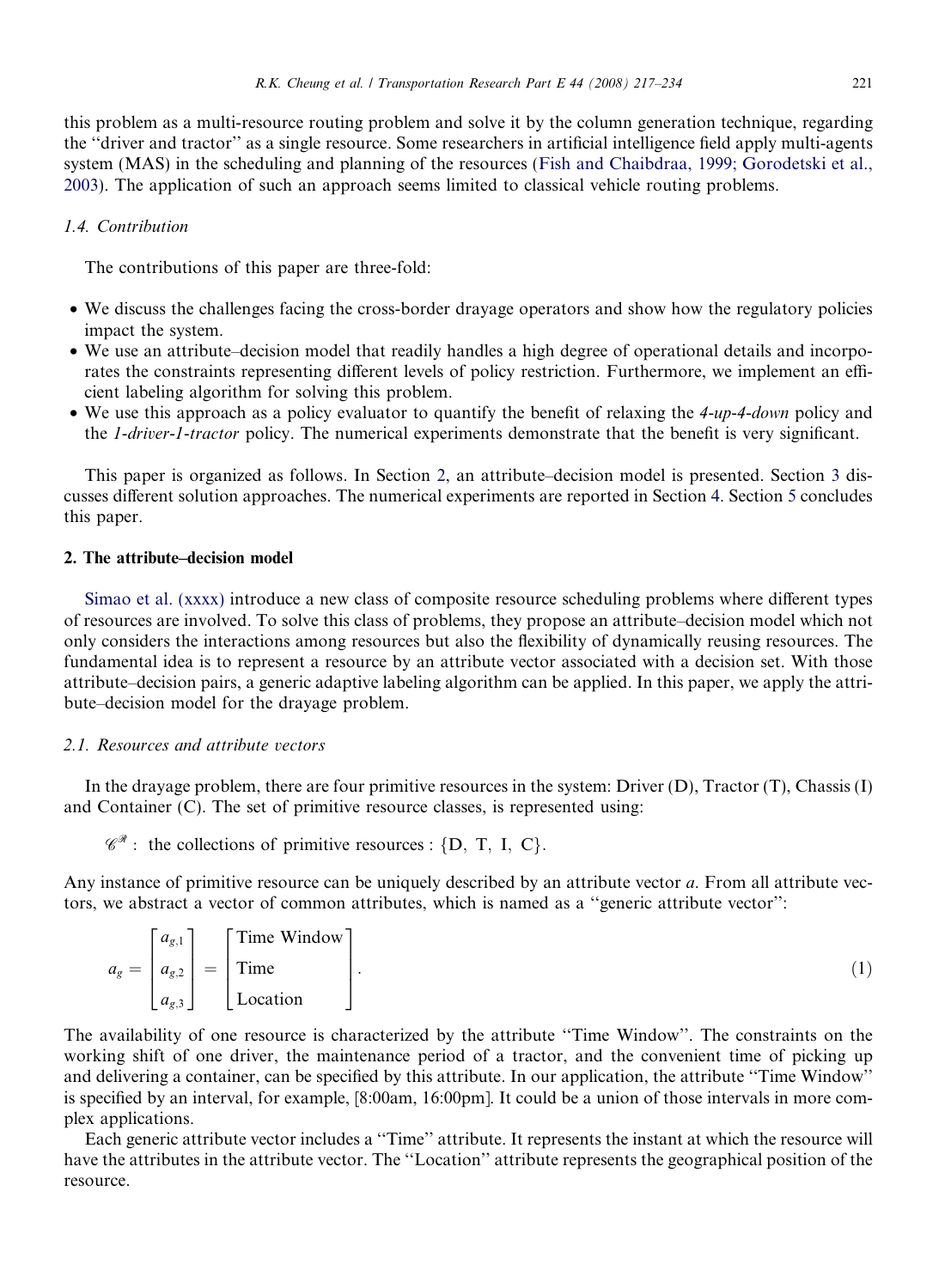Besides these generic attributes, each resource may have specific attributes. In our application, the attributes we are concerned with one driver are

$$
a_d = \begin{bmatrix} a_g \\ a_{d,1} \\ a_{d,2} \\ a_{d,3} \end{bmatrix} = \begin{bmatrix} \text{Generic attributes} \\ \text{Domicile} \\ \text{Remaining duty hours} \\ \text{Preferred tractor's types} \end{bmatrix} . \tag{2}
$$

The drivers may have different domiciles, and their maximum duty hours are protected by the government regulation. Meanwhile, their preferences on the tractors are respected by the attribute ''Preferred tractor's types''. Since one driver may have several preferred types of tractors, this attribute actually is an ordered list.

The tractors have different types. Each type of tractor may only match some specific types of chassis. Thus we consider the following attributes:

$$
a_{t} = \begin{bmatrix} a_{g} \\ a_{t,1} \\ a_{t,2} \end{bmatrix} = \begin{bmatrix} \text{Generic attributes} \\ \text{Type} \\ \text{Preferred chassis's types} \end{bmatrix} . \tag{3}
$$

The chassis have two lengths: 20 feet or 40 feet. The length determines how many containers can be carried. A 20-foot chassis can carry only one 20-foot container. A 40-foot chassis can carry either one 40-foot container or two 20-foot containers. Due to the tractors' preferences, there are two different types of chassis. We consider the following attributes for the chassis:

$$
a_i = \begin{bmatrix} a_g \\ a_{i,1} \\ a_{i,2} \end{bmatrix} = \begin{bmatrix} \text{Generic attributes} \\ \text{Length} \\ \text{Type} \end{bmatrix} . \tag{4}
$$

We assume that there are enough empty containers in the system and exclude the necessity of knowingly repositioning them. Therefore, the ''container'' actually represents the request of transporting a loaded container. It is defined by the origin, destination and its length. In some applications (for example, the inventory routing problem), we can have two resources ''container'' and ''request'' respectively since one container can be used for several different requests. Here, we prefer to have the resource ''container'' only. Its attributes are

$$
a_c = \begin{bmatrix} a_g \\ a_{c,1} \\ a_{c,2} \\ a_{c,3} \end{bmatrix} = \begin{bmatrix} \text{Generic attributes} \\ \text{Original} \\ \text{Destination} \\ \text{Length} \end{bmatrix} . \tag{5}
$$

We can combine two primitive resources to get a composite resource. For example, one driver can couple with a tractor and form a composite resource of driver-tractor. A composite resource can further combine another primitive resource to form a new one, or it can be uncoupled into primitive resources which can be reused later. We define

 $\mathscr{C}^C$ : the collections of composite resources : {D-T, D-T-I, D-T-I-C, T-I, T-I-C, I-C}.

As primitive resources, we use attribute vectors to characterize the composite resources. Take the example in [Fig. 4](#page-6-0) for instance:  $a_{d-t}$  is the attribute vector of a D–T resource. It can be obtained by concatenating the attributes of  $a_d$  and  $a_t$ , denoted by:  $a_{d-t} = a_d | a_t$ . Note that the generic attributes of  $a_{d-t}$  are determined by the generic attributes of  $a_d$  and those of  $a_t$ . More specifically, the attribute "Time Window" of  $a_{d-t}$  is the intersection of the "Time window" of  $a_d$  and the "Time window" of  $a_t$ . The attribute "Time" and "Location" of  $a_{d-t}$ should be the same as "Time" and "Location" of  $a_d$  and  $a_t$ .

According to the roles of the resources in the decision making process, we categorize the resources into two groups: leading resources and passive resources. The leading resources can make decisions and take actions while the passive resources can only be passively involved. Let

 $\mathscr{C}^{\mathbb{L}}$  = The collections of leading resources : {D, D–T, D–T–I, D–T–I–C}.

 $\mathscr{C}^P$  = The collections of passive resources : {T-I-C, T-I, I-C, T, I}.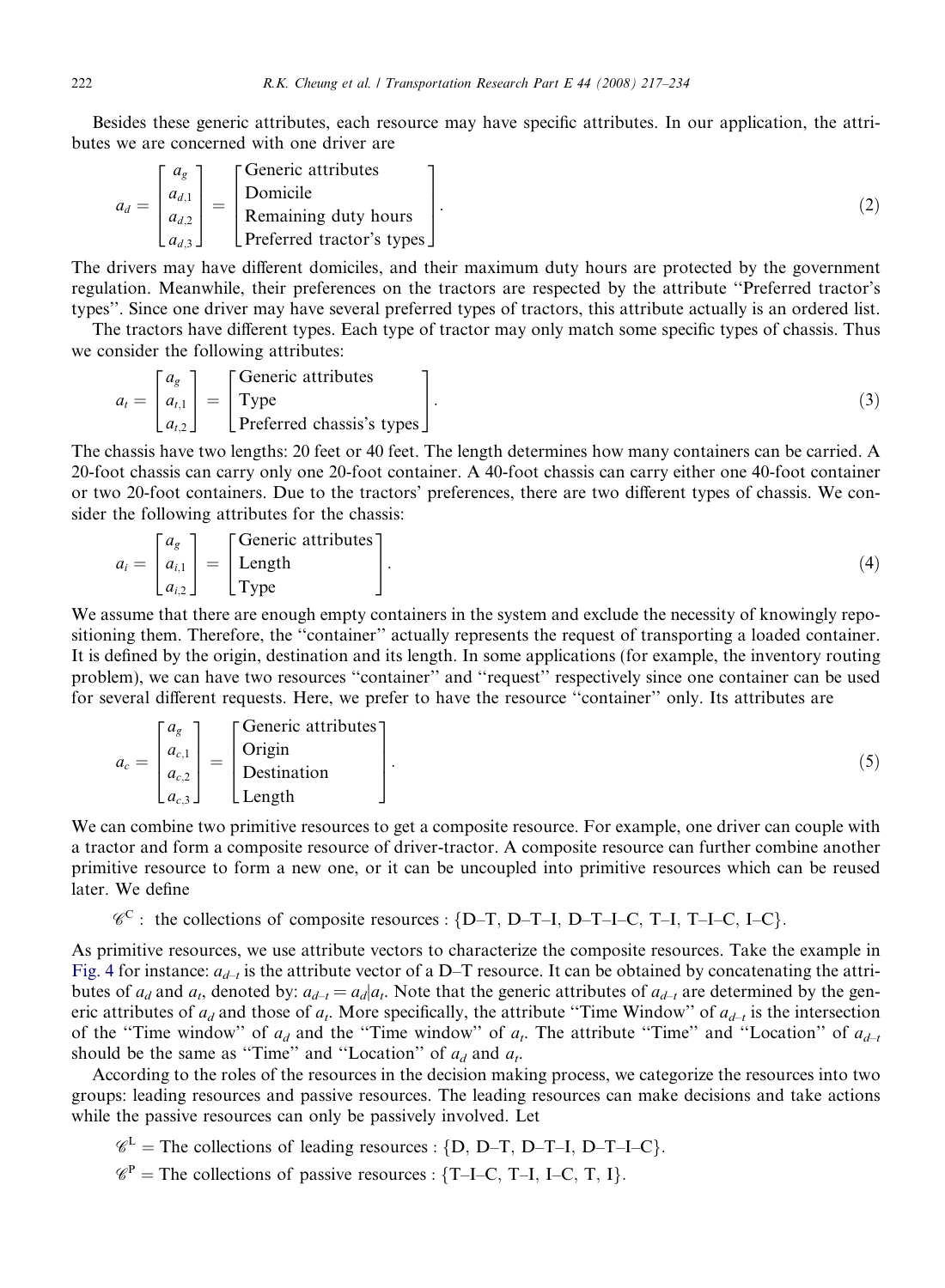<span id="page-6-0"></span>

Fig. 4. An attribute vector of a D-T resource.

By definition, we know that:  $\mathscr{C}^C \cup \mathscr{C}^R = \mathscr{C}^L \cup \mathscr{C}^P$ . We represent the attribute vectors using:

 $\mathcal{A}$  = The set of all possible attribute vectors.

 $\mathcal{A}_L$  = The set of all possible attribute vectors for all leading resources.

 $\mathcal{A}_P$  = The set of all possible attribute vectors for all passive resources.

In the remaining part of this paper, when there is no ambiguity, we will use the term ''resource'' to represent ''an attribute vector of the resource''.

# 2.2. Decisions

What decision can be made on a resource depends not only on the type, but also on the status of the resource. For example, a Hong Kong driver who has less than two hours of remaining duty period should not take a load crossing the border to mainland China. Let

 $D_a$  = The set of possible decisions that can be performed on a resource with the attribute vector a.

 $x_{ad} = \begin{cases} 1 & \text{if decision } d \in D_a \text{ is acted on a resource with attribute vector } a \\ 0 & \text{otherwise} \end{cases}$ 

There are three types of possible decisions in a composite resource scheduling problem, namely *Couple* decisions, Uncouple decisions and Modify decisions.

Couple decisions represent the combining of one resource with another. For example we may take a driver– tractor, and act on it by coupling it with a chassis. It is important to notice that we have to model not only the change in the attributes of the resource, but also the fact that we no longer have the chassis as an individual resource.

Uncouple decisions are the reverse of the couple decisions in which a composite resource is decomposed into individual resources. If a composite resource is to be decomposed into more than two resources, we can perform the uncouple decision multiple times.

Modify decisions do not involve any interaction of resources. It only changes the attributes of resources. For example, if one driver–tractor–chassis resource moves from the depot to one manufacturing site, the decision "move" is referred to as a modify decision since it only changes the resource's "Location" attribute.

By definition, any decision is involved with a leading resource, however, only 'Couple' decisions are involved with passive resources. To describe the relationships between a decision and the involved resources, let us define:

 $\delta(a, d) = \begin{cases} 1 & \text{if } a \text{ is the leading resource which executes the decision } d \\ 0 & \text{otherwise} \end{cases}$  $\lambda(p, d) = \begin{cases} 1 & \text{if the passive resource} \ 0 & \text{otherwise} \end{cases}$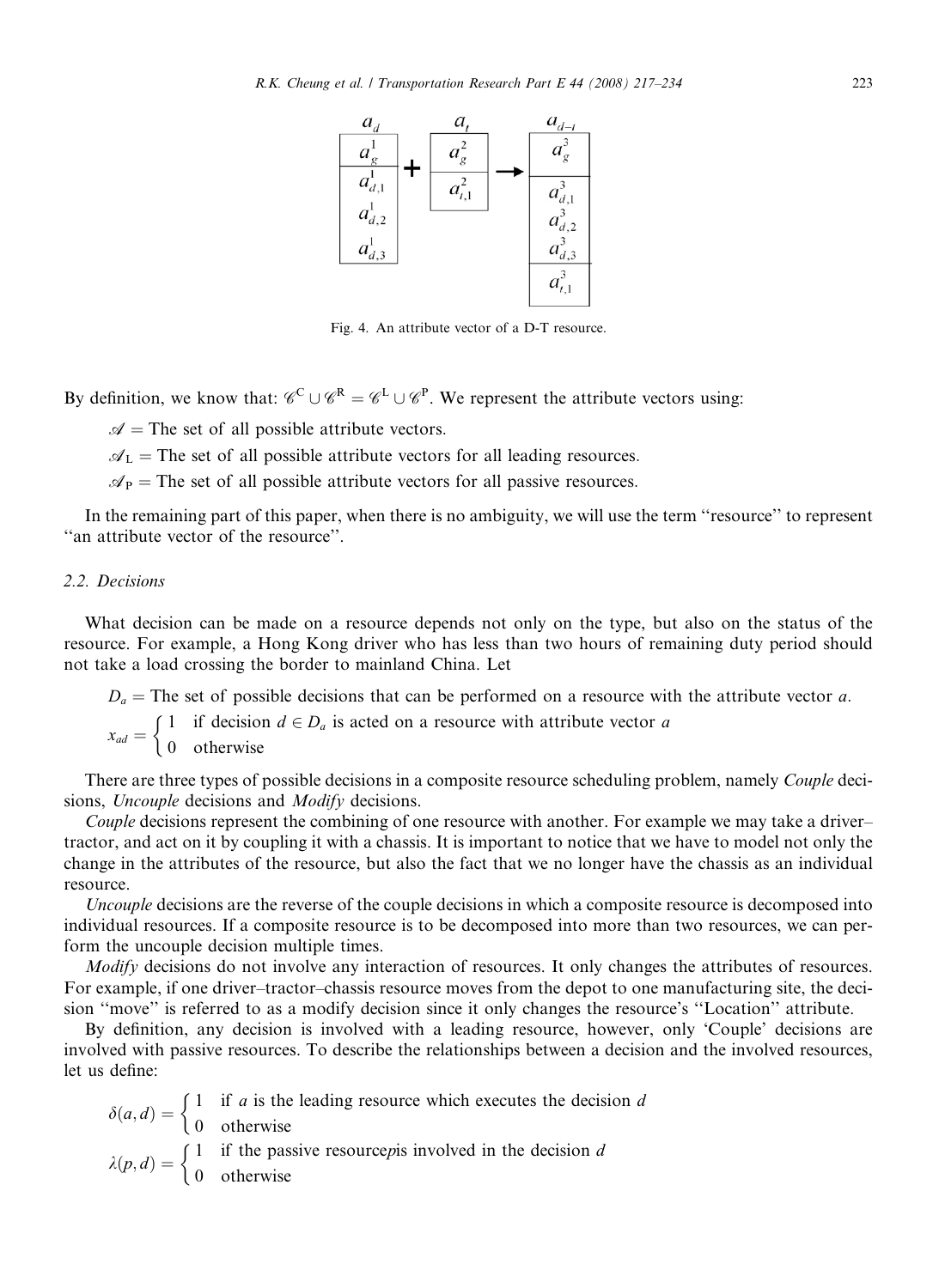We can use a *transferring function* to represent the consequence of a decision d (let  $d \in D_a$ ). The resulting leading resource a' of the decision d can be denoted as  $a = M<sup>L</sup>(a,d)$ . For the uncouple type decision, we have to record the resulting passive resource p', denoted by  $p' = M^P(a, d)$ . It is especially important to recognize that "Time" is handled as an attribute. If we couple a resource that is available at time  $t$  with a resource that is available at time  $t'$ , and it takes time  $\tau$  to complete the coupling, then the resulting resource is available at time  $max{t, t'}$  +  $\tau$ . These calculations are all imbedded in the transferring function.

Mathematically, the relationships between a decision and its resulting resource attribute vectors can be represented by the following indicators:

$$
\gamma(a', d) = \begin{cases} 1 & \text{if } a' \text{ is the resulting leading resource of the decision } d \\ 0 & \text{otherwise} \end{cases}
$$

$$
\beta(p', d) = \begin{cases} 1 & \text{if } p' \text{ is the resulting passive resource of the decision } d \\ 0 & \text{otherwise} \end{cases}
$$

The relationships between the resources and the decisions can be further illustrated by the example in Fig. 5. The attribute vector  $a^1$  represents one resource of D–T–I type. It couples a container  $p^1$ . Let  $d_1$  be such a "couple" decision. Then, its resulting leading attribute vector  $a^2$  can be obtained by the transferring function  $\mathcal{M}^L(a^1, d_1)$ . The attribute vector  $a^2$  then uncouples the container at the destination of the container. Let  $d_2$ be such an "uncouple" decision. Then its resulting leading attribute vector  $a<sup>3</sup>$  can be obtained by  $M^L(a^2, d_2)$  and its resulting passive attribute vector  $p^2$  can be obtained by  $M^P(a^2, d_2)$ . According to the definitions,  $\delta(a^1, d_1) = 1$ ,  $\lambda(p^1, d_1) = 1$ ,  $\gamma(a^2, d_1) = 1$ ,  $\gamma(a^3, d_2) = 1$  and  $\beta(p^2, d_2) = 1$ . In the remaining part of this paper, we use  $p(d)$  to represent one passive resource such that  $\lambda(p,d) = 1$ .

A resource can generally be acted on with more than one type of decision, which we refer to as ''decision set". The idea is best illustrated with a D–T–I composite resource. A driver with a tractor and a chassis may: (1) load a full-load container at the manufacturer's site; (2) uncouple the chassis and leave it at the manufacturer's site for loading; (3) move to another location.

In our application, the decision set for one driver is

$$
D_a = [d_1] = [\text{Couple a tractor}]. \tag{6}
$$

| D-T-I                                           | D-T-I-C            | D-T-I-C            | D-T-I-C            |             |
|-------------------------------------------------|--------------------|--------------------|--------------------|-------------|
| (a')                                            | $\delta(a^1, d_1)$ | $\delta(a^2, d_2)$ | $\delta(a^3, d_3)$ | $\Delta(b)$ |
| (a) Decision $d_1$                              | (b) Decision $d_2$ |                    |                    |             |
| (b) Decision $d_2$                              | $\Delta(b)$        | $\Delta(c)$        |                    |             |
| (c) The relationships between attribute vectors | $\delta(a^2, d_2)$ | $\delta(a^3)$      | $\Delta(b)$        |             |
| (a) Decision $d_1$                              | (b) Decision $d_2$ |                    |                    |             |
| (b) Decision $d_2$                              | $\Delta(c)$        | $\Delta(d)$        | $\Delta(d)$        |             |
| (c) The relationships between attribute vectors | $\Delta(d)$        | $\Delta(d)$        | $\Delta(d)$        |             |

Fig. 5. The relationships between attribute vectors.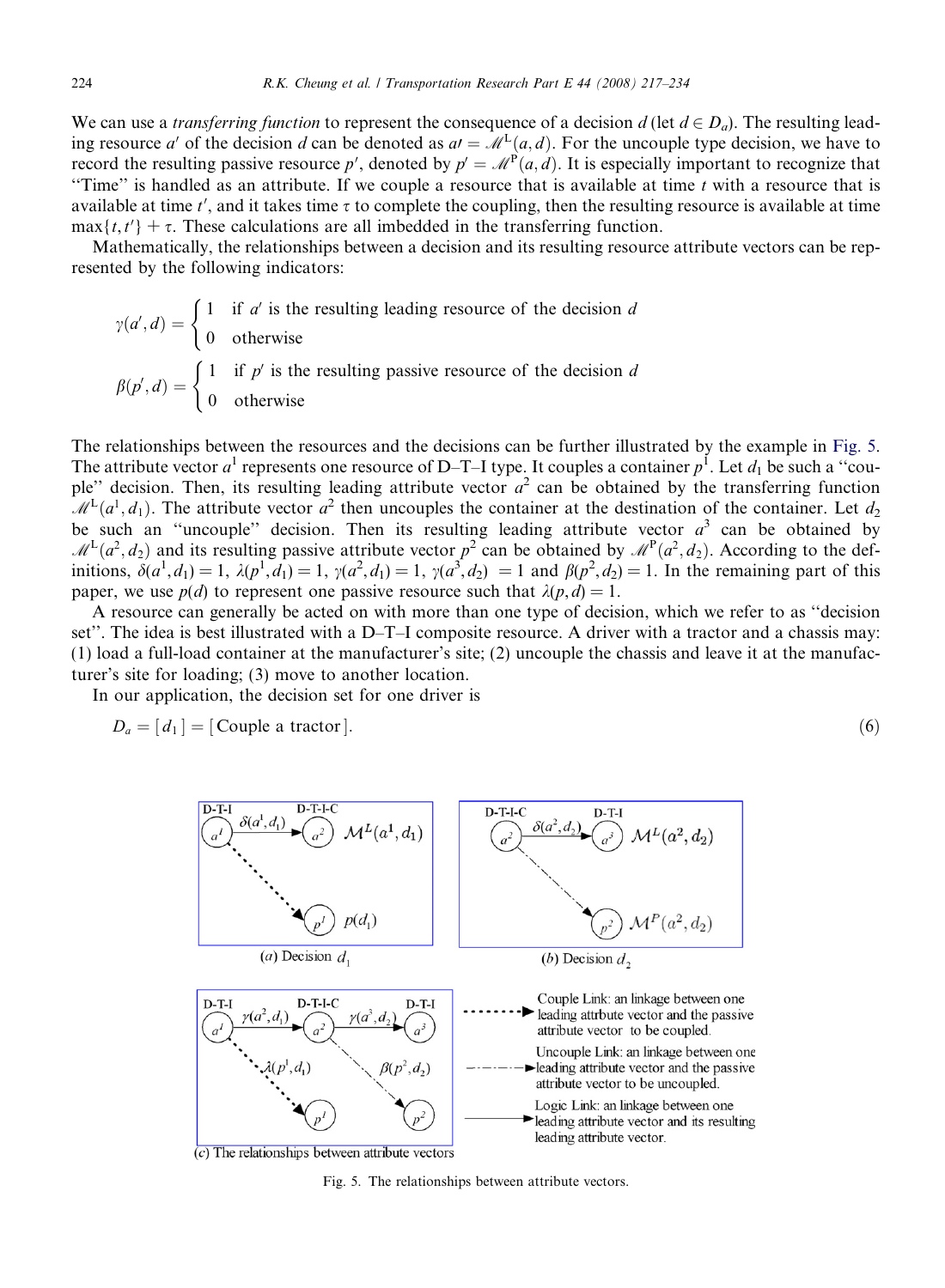<span id="page-8-0"></span>For one driver-tractor,

$$
D_a = \begin{bmatrix} d_1 \\ d_2 \\ d_3 \end{bmatrix} = \begin{bmatrix} \text{Couple a chassis} \\ \text{Uncouple a tractor} \\ \text{Move back to domicile} \end{bmatrix} . \tag{7}
$$

For one driver–tractor–chassis,

$$
D_a = \begin{bmatrix} d_1 \\ d_2 \\ d_3 \end{bmatrix} = \begin{bmatrix} \text{Load a container} \\ \text{Empty move to another place} \\ \text{Uncouple a chassis} \end{bmatrix}.
$$
 (8)

For one driver–tractor–chassis–container,

$$
D_a = \begin{bmatrix} d_1 \\ d_2 \\ d_3 \\ d_4 \end{bmatrix} = \begin{bmatrix} \text{Unload a container} \\ \text{Load one more container} \\ \text{Unload the chassis together the container} \\ \text{Empty move to another place} \end{bmatrix} . \tag{9}
$$

Note that the feasible decision set for any given attribute vector is policy dependent. In the following, we use  $D_a^{4-up4-down}$ ,  $D_a^{2-up2-down}$  and  $D_a^{free}$  be the decision sets for attribute vector a under the 4-up-4-down policy, the 2-up-2-down policy and the Policy-free situations respectively. Generating the decision set for one attribute vector is easy to implement by rule-based programs.

#### 2.3. System dynamics

We now can express the flow conservation constraints for the system:

$$
\sum_{d' \in D_{d'}} x_{a'd'} - \sum_{a \in \mathscr{A}_L} \sum_{d \in D_a} \gamma(a',d)x_{ad} = R_{a'}, \quad a' \in \mathscr{A}_L
$$
\n(10)

$$
\sum_{a \in \mathcal{A}_L} \sum_{d \in D_a} x_{ad} \lambda(p, d) - \sum_{a \in \mathcal{A}_L} \sum_{d \in D_a} \beta(p, d) x_{ad} \leq R_p, \quad p \in \mathcal{A}_P
$$
\n(11)

where  $R_{a'}$  is the number of initial leading resources with attribute vector  $a'$  and  $R_p$  is the number of initial passive resources with attribute vector  $p$ .

#### 2.4. Objective function

The objective function can be simply stated as

$$
\max \sum_{a \in \mathscr{A}_L} \sum_{d \in D_a} c_{ad} x_{ad} \tag{12}
$$

where  $c_{ad}$  is the contribution of one action d acted on a. In the implementation, such an outcome is computed by rule-based functions which take account of the violation of ''soft'' constraints such as the time window constraints.

Through this model, all the constraints of the problem are contained in the specification of the attribute vectors, the determination of the decision set function  $D_a$ , and the computation of the outcomes of the decisions (which contain most of the engineering calculations).

#### 3. Solution approaches

We first introduce an exact method which can be used to solve small size problems exactly. The optimal solutions obtained by this method can be regarded as the benchmarks. We then use the labeling algorithm proposed in [Simao et al. \(XXXX\)](#page-17-0) which can solve problems of much larger size.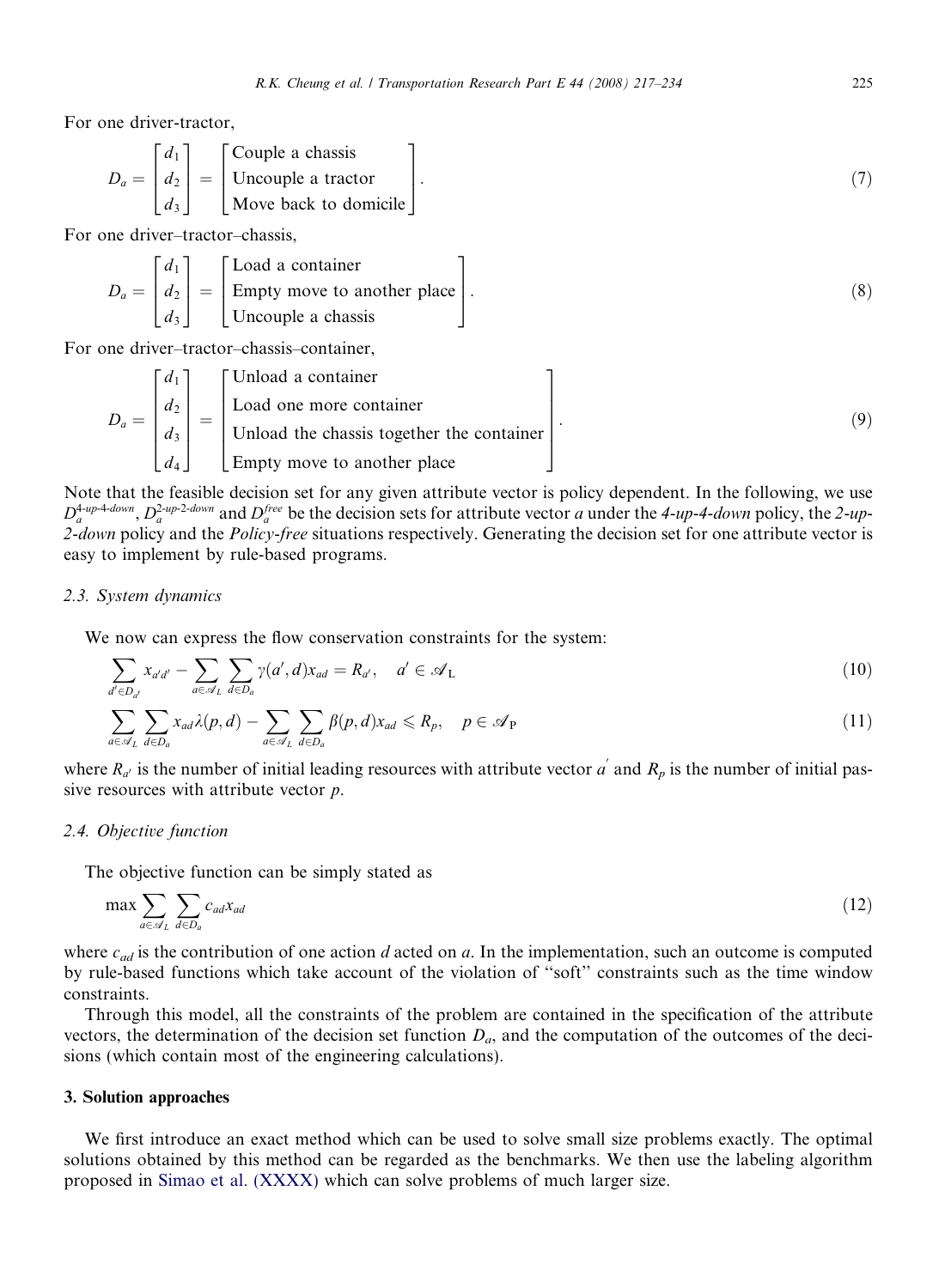#### 3.1. An exact integer programming approach

To solve the integer programming problem of  $(10)$ – $(12)$ , by the commercial integer programming solver, we have to enumerate the complete set of attributes vectors and the complete set of decisions. They can be obtained by a tree search procedure:

Tree Search Procedure

- Step 1: *InitializationGenerate the attribute vectors for all drivers*. Put them in a list *O*.
- Step 2: Breadth-first search for one attribute vectorRemove one attribute vector a from O. Generate its decision set  $D_a$ . For each  $d \in D_a$ , generate  $a' = M^L(a,d)$  and  $p' = M^P(a,d)$ . Put a' in the tail of Q. Set up the indicators  $\delta(a,d)$ ,  $\beta(p', d)$ ,  $\gamma(a', d)$ ,  $\lambda(p(d), d)$  and compute the contribution  $c_{ad}$ .

Step 3: Termination checkIf Q is empty, stop. Otherwise go back to Step 2.

After running this procedure, we can write the integer programming formulations and solve the problem by CPLEX. The complication for practical problems is that the number of attribute vectors can become quite large. It is intractable to enumerate all attribute vectors for middle size problems. In our application, a PC with 1.0 G memory and 2.4 GHZ CPU cannot store the attribute vectors for a problem of 2 drivers, 2 tractors, 2 chassis and 10 containers.

To solve this problem, we, therefore, implement a labeling algorithm proposed in [Simao et al. \(XXXX\)](#page-17-0) which intelligently searches out good solutions. In the dynamic fleet management literature, [Powell et al.](#page-17-0) [\(2000\)](#page-17-0) have applied a multi-attribute labeling method to solve a driver-task assignment problem where there is only one type of resources which have complex attributes. [Powell et al. \(2002\)](#page-17-0) use an adaptive dynamic programming algorithm for heterogeneous resource allocation problems, which again only considers one type of resources. [Simao et al. \(XXXX\)](#page-17-0) propose a labeling algorithm that can solve composite resource scheduling problem. We demonstrate that this algorithm works well for the drayage problem. In the next section, we introduce the solution approach in detail.

#### 3.2. Labeling algorithm

When a decision is made, the attribute vectors of the resources involved will be changed (the values of its elements or even its dimensions). To tackle this attribute–decision model, we can build a candidate list, Q, that contains a list of attribute vectors. For a given attribute vector, a, we select and make the most beneficial decision among all decisions that can be applied. The decision, however, may result in some changes to the system such as making a previously made decision invalid, reducing or increasing the number of resources available, etc.

We will use the following notations in the description of the algorithm:

- $\pi_p$  = the dual price of one passive resource p
- $n =$ iteration counter
- $N_{\text{max}} =$  a preset maximum number of iterations
- $z_{ad}$  = the net contribution of the decision  $d \in D_a$

The major steps are

Step 1: Initialization:

Generate the attribute vectors for all primitive resources.

Put the attribute vectors of the drivers in a candidate list Q.

Put the attribute vectors of the tractors, trailers and containers to the set  $\mathscr{A}_{P}$ .

Set  $\pi_p = 0$  for any  $p \in \mathcal{A}_P$ .

Set  $\vec{D} = \emptyset$  and  $n = 0$ .

Explanation: The drivers in the list  $Q$  are sorted in the sequence of ascending available times. Namely, the ones with earliest available times will be put to the head of Q. The set  $\overline{D}$  is used to store all previously made decisions.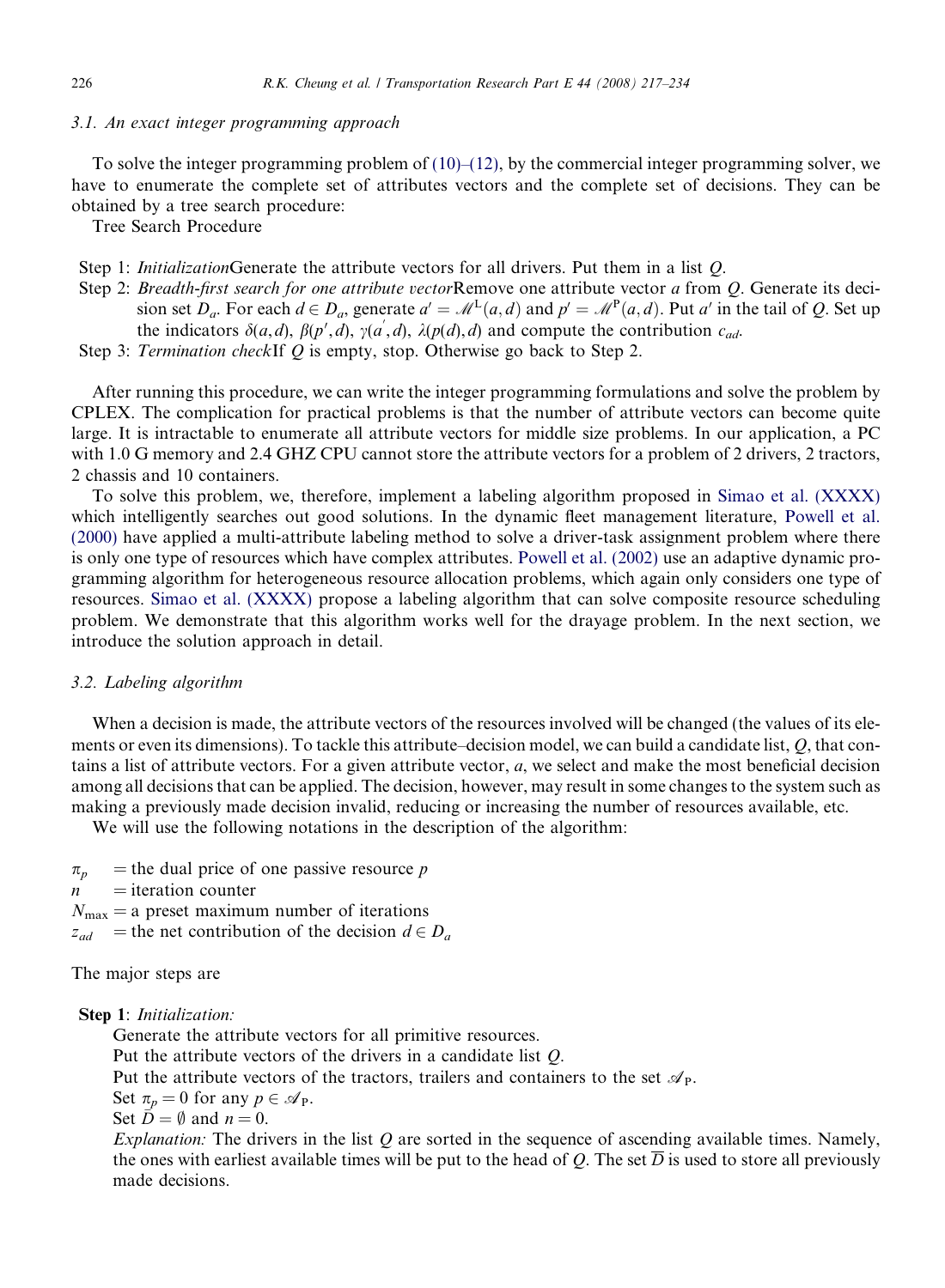Step 2: Choose the best decision: Set  $n = n + 1$ . Remove an attribute vector,  $a$ , from the head of  $Q$ . Generate the decision set  $D_a$ . For each decision  $d \in D_a$ , Set  $z_{ad} = 0$ . Compute the direct contribution  $c_{ad}$ , update  $z_{ad} \leftarrow z_{ad} + c_{ad}$ . If the decision d involves with the passive resource  $p(d)$ , set  $z_{ad} \leftarrow z_{ad} - \pi_{p(d)}$ . End If  $a'$  the resulting attribute vector of d. Obtain  $v(a')$  and set  $z_{ad} \leftarrow z_{ad} + v(a')$ . End For Obtain the best decision  $\hat{d}$  from  $D_a$ , that is,  $\hat{d} = \arg \max_{d \in D_a} \{z_{ad}\}.$ 

Explanation: The net contribution of a decision d consists of three cost elements. The first is the direct contribution (or cost)  $c_{ad}$  of the decision. The second is the *estimated price*  $\pi_{p(d)}$  that we are prepared to pay for the resource  $p(d)$  that is used by decision d. The third is the future value  $v(a')$  of the attribute a' that is resulted from the decision just made.

The values  $v(a')$  estimate the future contributions of the resulting attribute vectors. To calculate an estimation, we can use a parameter-controlled tree search approach. The procedure is similar with Step 2 in Tree Search Procedure of the exact method except that the depth and the width of the search are controlled by parameters:  $m_1$ ,  $m_2$ , respectively. From this tree, we select the path with the largest contribution and set the contribution of this path as  $v(a')$ . The procedure can be described as follows:

Estimate  $v(a')$ 

Step 1: Initialization

Put *a'* in a list *Q*. Let the breadth courter  $i = 0$ .

Step 2: Breadth-first search for one attribute vector

Remove the attribute vector a' from the top of Q. Generate its decision set  $D_{a'}$ . Let d be one of the best  $m_2$  decisions in  $D_{a'}$ . For each d, generate  $a'' = M^L(a', d)$  and  $p' = M^P(a', d)$ . Put  $a''$  in the tail of Q and compute the contribution  $c_{a'd}$ , and if  $i = m_1 - 1$ , put a' in the top of another list Q'. Set  $i = i + 1$ . Step 3: Backtrack the future value

If  $i = m_1$ , set  $v(a'') = 0$ . Retrieve one element a'' from Q'. Identify the leading attribute vector a' and its decision d that results a''. Update  $v(a') \leftarrow \min\{v(a'), v(at) + c_{a'd}\}\$ . Put a' at the tail of Q'. Repeat this step until  $Q'$  becomes empty.

In our short-haul truckload problem, the partial tree search strategy is affordable since for each driver the possible number of trips per day is typically no more than four.

The price  $\pi_{p(d)}$  measures the level of competition for getting the resource p that is involved in d. The more intense the competition, the higher the price should be. It will be updated during the execution of the best decision.

**Step 3:** Execute the best decision  $\hat{d}$ :

If the decision  $\hat{d}$  exists,<sup>2</sup>

 $a' \leftarrow$  the resulting leading attribute vector of  $\hat{a}$ .  $p'$  the resulting passive attribute vector of  $\hat{d}$ . Put  $a'$  to the head of  $Q$ . Put  $p'$  to the set  $\mathcal{A}_P$  if  $p'$  exists.

 $2$  Due to the availability of resources, the attribute vector  $a$  may not be able to find a feasible decision.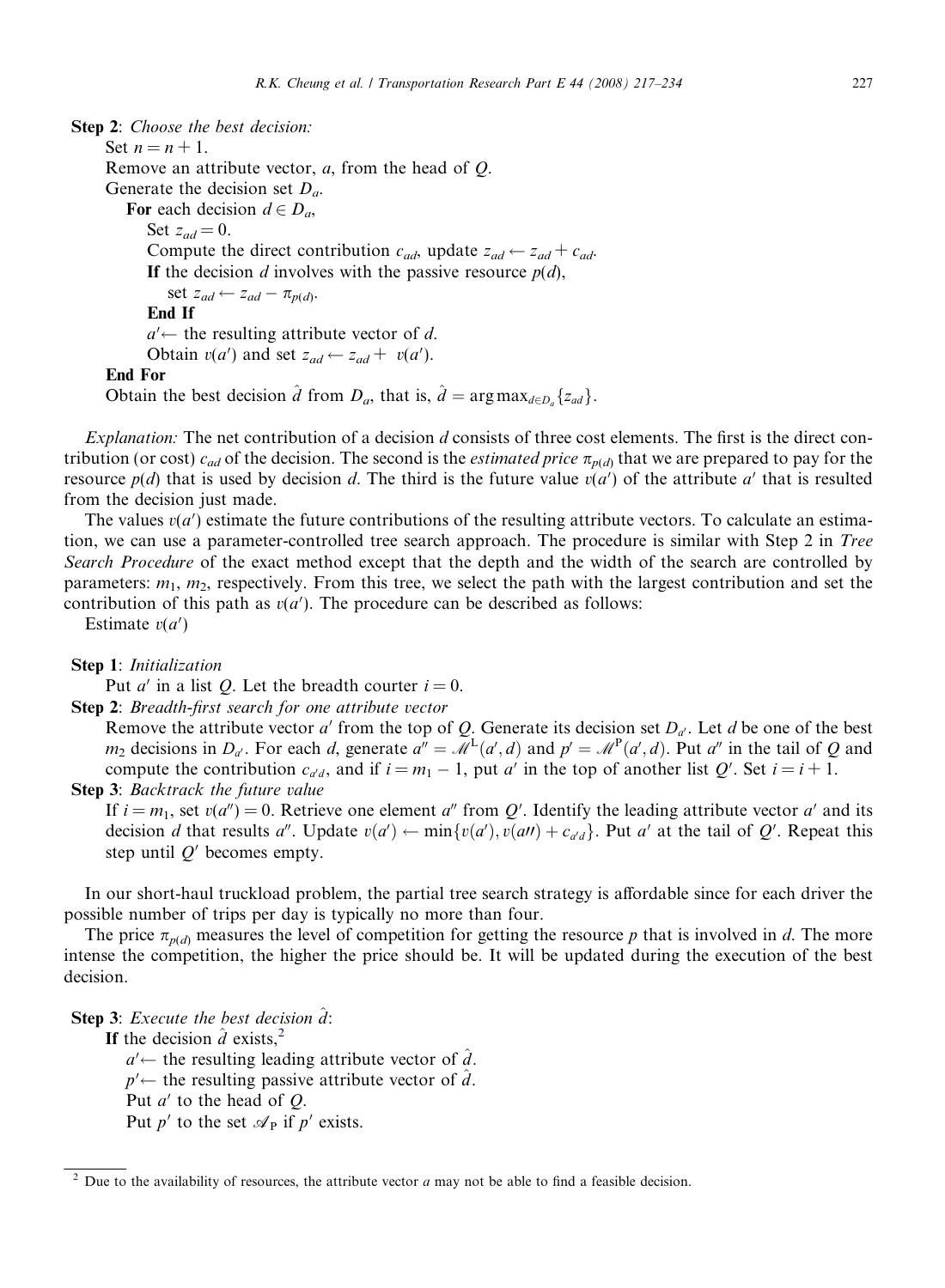Set  $\delta(a, \hat{d}) = 1$ ,  $\beta(p', \hat{d}) = 1$ ,  $\gamma(a', \hat{d}) = 1$ ,  $\lambda(p(\hat{d}), \hat{d}) = 1$ . If the decision  $\hat{d}$  involves with the passive resource  $p(\hat{d})$ , obtain the second best decision  $\bar{d}$  by:<br>  $\bar{d} = \arg \max_{d \in \mathcal{D}} \log \{z_{ad}\}.$  $\overline{d} = \arg \max_{d \in D_a, d \neq \hat{d}} \{z_{ad}\}.$ Let  $\pi_{p(\hat{d})} \leftarrow \pi_{p(\hat{d})} + z_{a\hat{d}} - z_{a\bar{d}} + \epsilon.$ End if End If

*Explanation:* One way to update  $\pi_{p(\hat{d})}$  is to use the concept of opportunity cost. The opportunity cost for not implementing  $\hat{d}$  but implementing  $\bar{d}$  is  $z_{a\hat{d}} - z_{a\bar{d}}$ . The rationale is that if another resource wants to couple with the same resource, the benefit created by this new couple should at least offset the opportunity cost.

Besides this opportunity cost, we add a small value  $\epsilon$  to break the tie. This idea is borrowed from the auction algorithm in [Bertsekas et al. \(1997\).](#page-16-0)

Note that the resulting attribute vector  $a'$  is put to the head of the Q. In this way, the resources with the largest number of primitive resources are considered first in most cases.

### Step 4: Decision adjustment

For each decision  $d' \in \overline{D}$ ,

If  $\gamma(p(\hat{d}), d') = 1, l^*$ , i.e., there is some previously made decision d' used the resource  $p(\hat{d})$ .<sup>\*</sup>/ adjust all decisions related to the decision  $d'$ .

End If

# End For

Explanation: When a previously made decision is being canceled, the downstream decisions based on this decision need to be canceled. Using the example in Fig. 6, if the chassis with attribute vector  $p<sup>1</sup>$  is recoupled with a D-R resource with attribute vector  $a^7$ , then all the decisions related to  $a^1$ , which previously couple with  $p^1$ , should be removed.

Step 5: Secondary dual price adjustment

Add  $\hat{d}$  to  $\overline{D}$ .

If *n* is divisible by  $M$ 

For each  $p \in \mathscr{A}_{P}$ ,

If  $\sum_{d' \in \overline{D}} \lambda(p, d') = 0$ , /\*, i.e., the resource p has not been used. \*/ Update  $\pi_p \leftarrow \pi_p * \beta$ , /\*  $\beta$  is a parameter within (0,1).\*/ End If

End For

# End If

Explanation: After a number of iterations, the dual prices of some passive resources can be increased too high such that they may be ignored by the leading resources. Thus, we reduce the price by a factor  $\beta$ every M iterations as long as these passive resources remain unused.



Fig. 6. The couple decision, which was previously made on  $a^1$ , is adjusted. All links with " $\times$ " represent the decisions should be adjusted.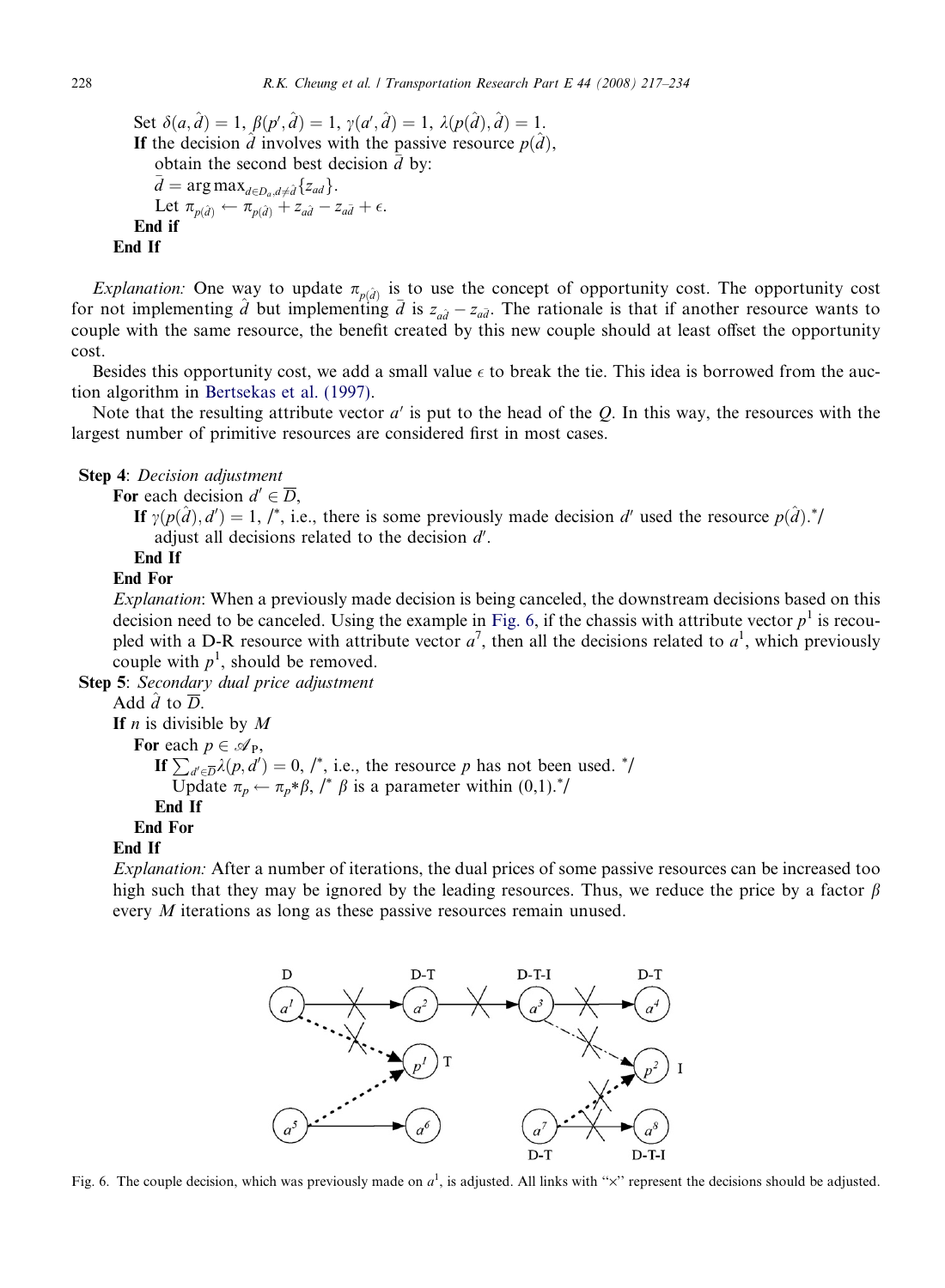```
Step 6: Termination check
If Q = \emptyset or n = N_{\text{max}} + 1terminate,
Else
    If n = N_{\text{max}},
       For each p \in \mathscr{A}_{P},
           If \sum_{d' \in \overline{D}} \lambda(p, d') = 0, /*, i.e., the resource p has not been used. */
              Set \pi_p = 0.
           End If
       End For
    End If
    Go to Step 2.
End If
```
Explanation: If Q is null or  $n = N_{\text{max}} + 1$ , terminate the algorithm. It is possible that after  $N_{\text{max}}$  iterations, some containers have not been covered. Thus, we reduce the dual prices of all unused containers to 0. In this way, some of the unserved containers may be covered.

### 4. Numerical experiment

We conduct numerical experiments to estimate the impact of different policies on the system performance.

### 4.1. Problem setting

We generate a set of test problems and use a time horizon of 720 periods (representing 24 h with 720 twominute intervals). The origin and the destination of a load are randomly located in a 100-by-100 unit square. The travel speed is 1 unit per period. The middle point of the time-window of picking up a container is generated uniformly between 0 and 360 while the width of the window is generated uniformly between 120 and 180. The number of 40-foot loads and the number of 20-foot loads are controlled by a ratio  $\lambda$ :

$$
\lambda = \frac{\text{Number of 40-foot loads}}{\text{Number of 40-foot loads} + \text{Number of 20-foot loads}} \tag{13}
$$

We assume that the tractors and the chassis are available during the whole planning horizon such that they can be reused.

The major cost items include:

- Matching cost: When we couple a "driver" with a "tractor", the matching cost depends on whether the driver ''prefers'' the tractor. The cost can be set as a big-M if the driver is not able to operate the ''tractor''. Similarly, the coupling between a ''driver-tractor'' with ''chassis'' also involves such a matching cost.
- *Transportation cost*: The major part of transportation cost is the oil consumption fee that is proportional to the transportation time/distance. As a simplification, the transportation cost from location i to location i is independent with the resources' attributes and can be calculated by the following formula:

$$
c_{ij} = d_{ij}^* 15 \tag{14}
$$

where  $d_{ii}$  is the distance.

- Penalty of violating the time window: The time window constraints for drivers, tractors and chassis are hard constraints which cannot be violated. While the time window constraints for picking up and delivering a container can be violated by paying a penalty. The penalty is set as 10 per time unit for per cargo.
- Reward: The reward will be gained when the full-load container arrives at the destination. In our experiments, it is set to be a function of the size of container. The 40-foot container has a reward of 4000, and the 20-foot container has a reward of 2000.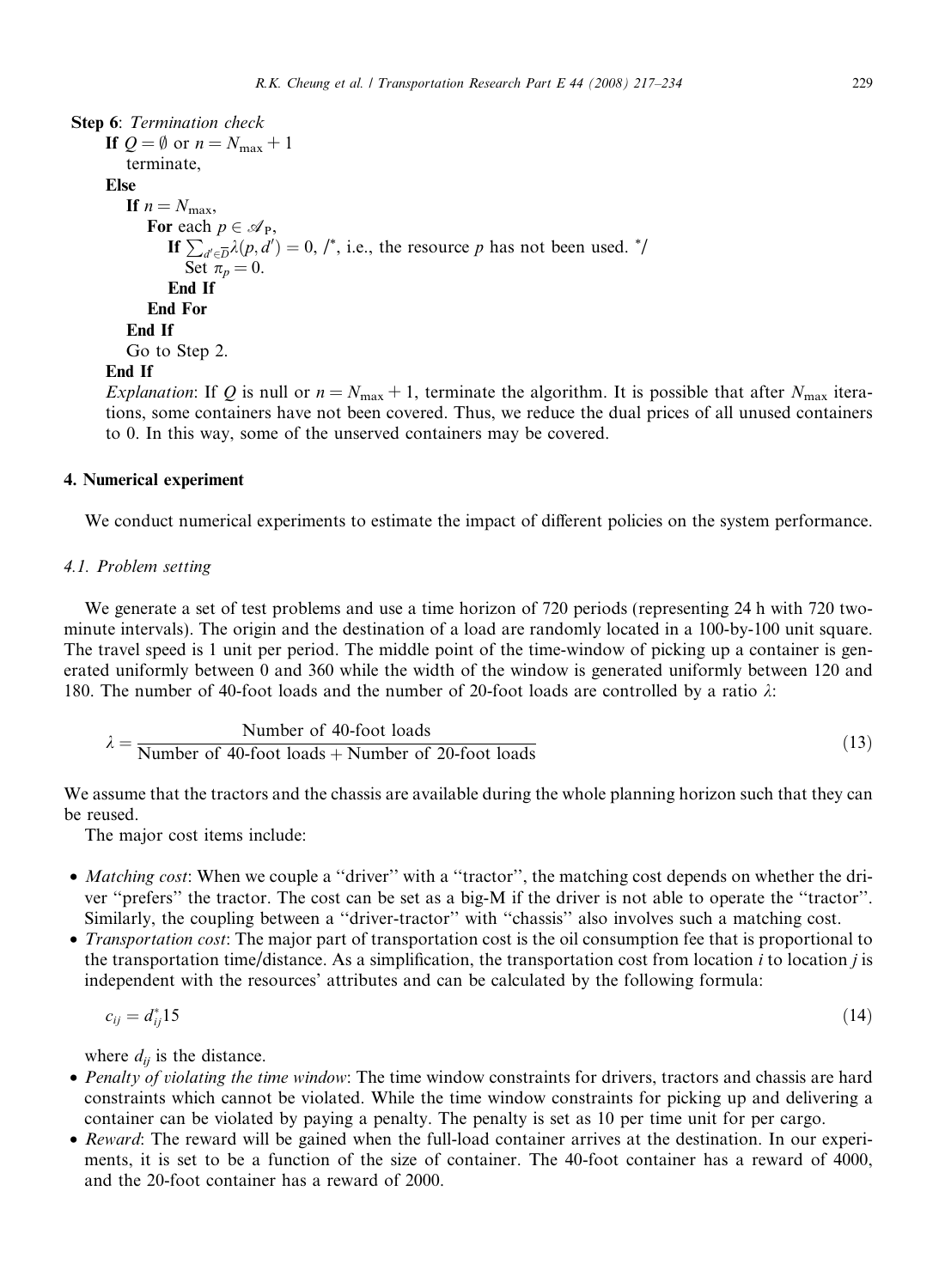In the below, we use  $N_D$ ,  $N_T$ ,  $N_I$ ,  $N_C$  to represent the numbers of drivers, tractors, chassis and containers respectively.

The parameters that are used in our numerical experiments are listed in Table 1.

#### 4.2. Solution quality

We conduct a set of experiments to evaluate the solution quality of the labeling algorithm. We create a set of test problems whose parameters are listed in Table 2.

We compare the solutions obtained by the labeling algorithm with the optimal solutions obtained by the exact method introduced in Section [3](#page-8-0). The results are shown in [Table 3.](#page-14-0) In this table, columns 3 and 5 record the solutions obtained by CPLEX and the labeling algorithm respectively. Columns 4 and 6 record the computational times (measured by seconds), while column 7 records the solution gap.

The results show that for most test problems, the labeling algorithm obtains the optimal solutions. The largest gap between the solutions is within 2.5%. On the other hand, the computation times of the labeling algorithm are less than those of the exact method.

Now, we are ready to use the labeling algorithm as a ''policy evaluator'' to evaluate the system performances under different policies. We conduct two set of experiments. The first set of experiments is to compare the system performance under the 4-up-4-down policy with the correspondence under the 2-up-2-down policy. The second set of experiments is to compare the system performance under the 2-up-2-down policy with the correspondence under the policy-free policy.

Table 1 Parameters  $N_{\text{max}}$  and  $400N_{\text{D}}$ 

| $ \cdot$ max<br>$\boldsymbol{M}$ | $\cdots$<br>$40 N_{\rm D} \over 0.8$ |
|----------------------------------|--------------------------------------|
| $\beta$                          |                                      |
| m <sub>1</sub>                   | $\epsilon$                           |
| m <sub>2</sub>                   |                                      |
| $\epsilon$                       | 50                                   |

| Table 2 |               |
|---------|---------------|
|         | Test problems |

| Problem | Policy             | $N_{\rm D}$ | $N_{\rm T}$ | $N_{\rm I}$ | $N_{\rm C}$ |
|---------|--------------------|-------------|-------------|-------------|-------------|
|         | $4-up-4-down$      |             |             |             |             |
|         | $4-up-4-down$      |             |             |             |             |
|         | $4-up-4-down$      |             |             |             |             |
|         | $4-up-4-down$      |             |             |             |             |
|         | $4-up-4-down$      |             |             |             |             |
|         | $4\n-up-4\ndown$   |             |             |             |             |
|         | $2$ -up- $2$ -down |             |             |             |             |
|         | $2$ -up- $2$ -down |             |             |             |             |
|         | $2$ -up- $2$ -down |             |             |             |             |
| 10      | $2$ -up- $2$ -down |             |             |             |             |
| 11      | $2$ -up- $2$ -down |             |             |             |             |
| 12      | $2$ -up- $2$ -down |             |             |             |             |
| 13      | Policy-free        |             |             |             |             |
| 14      | Policy-free        |             |             |             |             |
| 15      | Policy-free        |             |             |             |             |
| 16      | Policy-free        |             |             |             |             |
| 17      | Policy-free        |             |             |             |             |
| 18      | Policy-free        |             |             |             |             |
| 19      | $4\n-up-4\ndown$   |             |             |             |             |
| 20      | $2$ -up- $2$ -down |             |             |             |             |
| 21      | Policy-free        |             |             |             |             |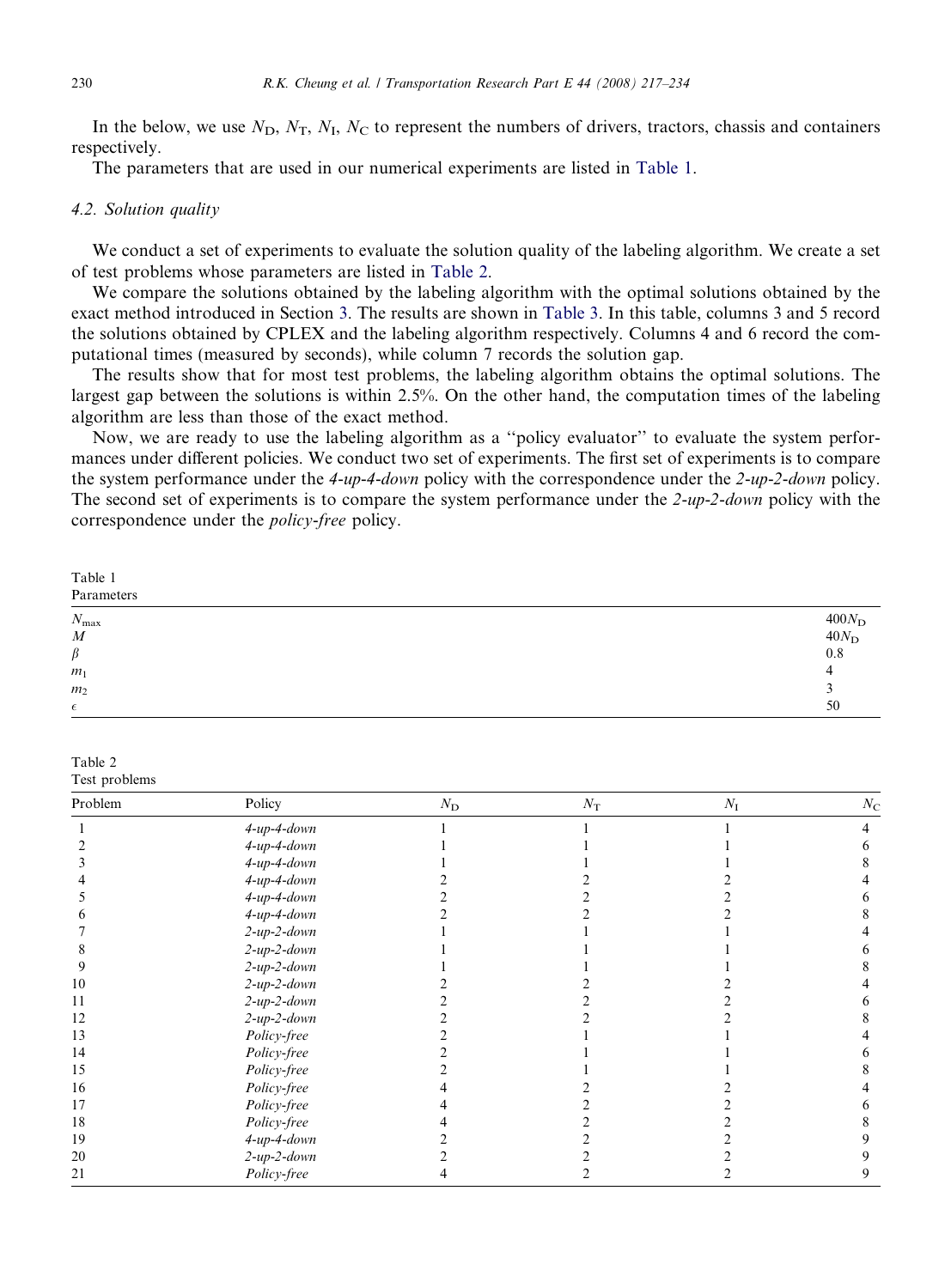| Problem | Exact method |       | Labeling algorithm |      | Solution gap (%) |
|---------|--------------|-------|--------------------|------|------------------|
|         | Profit       | Time  | Profit             | Time |                  |
|         | 3537         | 3.3   | 3537               | 0.7  | $\mathbf{0}$     |
| 2       | 7071         | 4.9   | 7071               | 1.1  | $\mathbf{0}$     |
| 3       | 7071         | 16.2  | 7071               | 1.1  | $\boldsymbol{0}$ |
| 4       | 6764         | 4.1   | 6764               | 2.4  | $\mathbf{0}$     |
| 5       | 8771         | 4.3   | 8771               | 2.5  | 0                |
| 6       | 10,569       | 31.3  | 10,569             | 3.3  | $\mathbf{0}$     |
|         | 7076         | 1.4   | 7076               | 1.2  | $\boldsymbol{0}$ |
| 8       | 7076         | 3.3   | 7076               | 1.5  | $\mathbf{0}$     |
| 9       | 11,064       | 27    | 11,064             | 1.5  | $\mathbf{0}$     |
| 10      | 10,211       | 3.4   | 10,210             | 2.1  | $\boldsymbol{0}$ |
| 11      | 12,306       | 4.3   | 12,169             | 2.6  | 1.1              |
| 12      | 18,140       | 45.0  | 18,140             | 3.6  | $\boldsymbol{0}$ |
| 13      | 10,211       | 3.4   | 10,211             | 0.3  | $\mathbf{0}$     |
| 14      | 12,306       | 4.3   | 12,306             | 0.8  | $\boldsymbol{0}$ |
| 15      | 18,140       | 45.0  | 18,140             | 3.6  | $\overline{0}$   |
| 16      | 11,770       | 6.2   | 11,468             | 4.9  | 2.5              |
| 17      | 16,822       | 13.3  | 16,818             | 6.8  | 0.2              |
| 18      | 22,391       | 70.8  | 22,387             | 7.8  | 0.2              |
| 19      | 7071         | 195.4 | 7071               | 5.7  | $\overline{0}$   |
| 20      | 18,308       | 467.9 | 18,308             | 3.2  | $\boldsymbol{0}$ |
| 21      | 24,327       | 867.3 | 24,327             | 9.1  | $\boldsymbol{0}$ |

Comparisons between the exact method with labeling algorithm for small problems

<span id="page-14-0"></span>Table 3

#### 4.3. 4-up-4-down policy vs. 2-up-2-down policy

We create two sets of test problems. In the first set of test problems, the number of containers is fixed as 48 and we consider three possible ratios  $\lambda$ : 25%, 50% and 75%. For each case, we increase the number of drivers from 4 to 10. Using this set of problems, we can see the marginal benefit of adding one driver in the system. All drivers are available in [0,360]. We assume there are enough tractors and chassis, namely,  $N_D = N_T = N_I$ . In such a setting, the *Policy-free* policy is no difference with the 2-up-2-down policy since there are enough tractors.

Table 4 illustrates the result for the first set of test problems. Columns 3 and 5 record the contributions under the 4-up-4-down policy and the 2-up-2-down policy respectively. Columns 4 and 6 record the computational times (measured by seconds), while column 7 records the contribution improvement under the 2-up-2 down policy compared with the 4-up-4-down policy. The result shows that as more drivers are put in the

| Table 4                                                                                                           |  |  |
|-------------------------------------------------------------------------------------------------------------------|--|--|
| System performances under the 4-up-4-down policy and the 2-up-2-down policy, when the number of drivers increases |  |  |

| $N_{\rm D}$ | $\lambda$ (%) | $4$ -up- $4$ -down |      | $2$ -up- $2$ -down |      | Improvement $(\% )$ |
|-------------|---------------|--------------------|------|--------------------|------|---------------------|
|             |               | Profit             | Time | Profit             | Time |                     |
| 4           | 25            | 29,661             | 9.9  | 48,087             | 12.9 | 62                  |
| 6           | 25            | 40,061             | 11.5 | 83,154             | 11.8 | 107                 |
| 8           | 25            | 43,425             | 13.1 | 97,827             | 11.7 | 125                 |
| 10          | 25            | 57,480             | 18.3 | 100,221            | 25.8 | 74                  |
| 4           | 50            | 30,457             | 8.8  | 54,516             | 11.7 | 78                  |
| 6           | 50            | 38,562             | 11.1 | 67,349             | 9.5  | 74                  |
| 8           | 50            | 50,532             | 17.3 | 75,693             | 27.4 | 49                  |
| 10          | 50            | 52,610             | 20.0 | 91,592             | 34.6 | 74                  |
| 4           | 75            | 20,794             | 6.5  | 48,222             | 12.0 | 131                 |
| 6           | 75            | 30,470             | 7.4  | 52,964             | 24.4 | 73                  |
| 8           | 75            | 44,701             | 9.8  | 64,956             | 42.4 | 45                  |
| 10          | 75            | 50,803             | 18.0 | 82,400             | 47.2 | 62                  |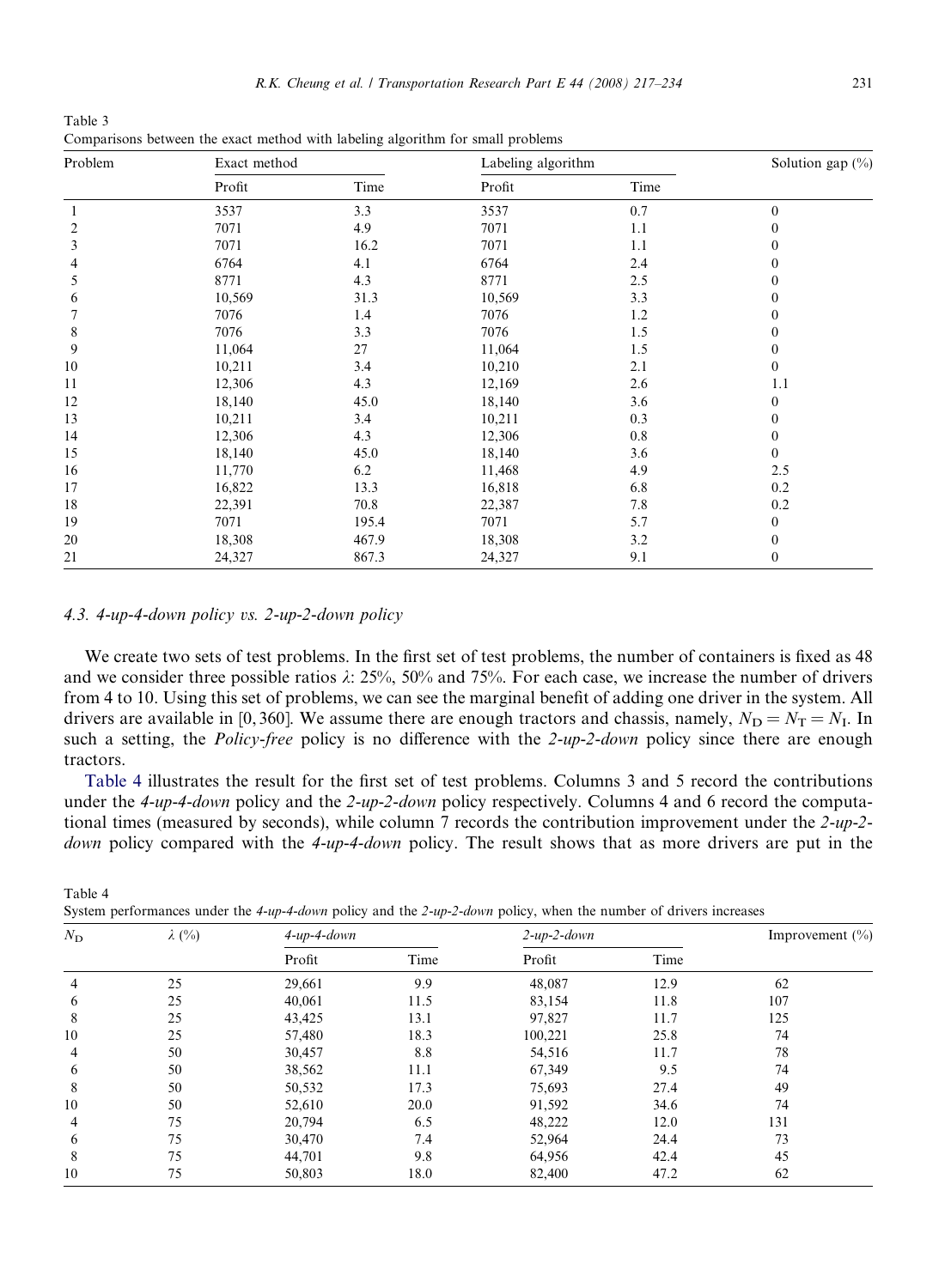system, more contribution will be earned. The drivers can earn more money when  $\lambda$  is smaller since there are more 40-foot containers in the system.

In the second set of test problems, we increase the number of containers from 60 to 240. The number of drivers is increased from 10 to 40 accordingly. Namely,  $N_D = N_C/6$ . We assume that there are enough tractors and chassis in the system, namely,  $N_T = N_I = N_D$ . The format of Table 5 is the same as [Table 4.](#page-14-0) The result shows that under the 2-up-2-down policy, we can always achieve better results than under the 4-up-4-down policy. In addition, the algorithm can compute the result for a problem with 40 drivers and 240 containers in reasonable time.

# 4.4. 2-up-2-down policy vs. Policy-free policy

The purpose of this set of experiments is to compare the 2-up-2-down policy and the *Policy-free* policy. The drivers in the system work in two different shifts. The first group of drivers work in the period [0, 360] while the second group of drivers work in the period [360, 720]. Under the 2-up-2-down policy, one tractor can only be licensed to one driver. While under the Policy-free policy, one tractor can be operated by two drivers of different shifts.

We first consider a set of test problems where there are 48 containers. We increase the number of drivers from 4 to 10. The tractors are regarded as scarce resources and their number is set as  $N_T = N_D/2$ . The results are shown in Table 6. In Table 6, the term " $2U$ ", " $4U$ ", " $PF$ " represent the 2-up-2-down policy, the 4-up-4down policy and *Policy-free* policy respectively.

Table 5

System performances under the 4-up-4-down policy and the 2-up-2-down policy, when the number of containers increases

| $N_{\rm C}$ | $\lambda$ (%) | $4$ -up- $4$ -down |        | $2$ -up- $2$ -down |        | Improvement $(\% )$ |
|-------------|---------------|--------------------|--------|--------------------|--------|---------------------|
|             |               | Profit             | Time   | Profit             | Time   |                     |
| 60          | 25            | 57,533             | 24.8   | 112,036            | 47.6   | 95                  |
| 120         | 25            | 110,638            | 202.1  | 254,523            | 270.5  | 130                 |
| 240         | 25            | 221,502            | 1345.4 | 504,654            | 803.7  | 128                 |
| 60          | 50            | 36,015             | 24.1   | 101,421            | 30.9   | 182                 |
| 120         | 50            | 115,239            | 236.3  | 252,154            | 414.2  | 119                 |
| 240         | 50            | 221,463            | 1272.2 | 512,440            | 1887.3 | 131                 |
| 60          | 75            | 48,582             | 49.1   | 91,832             | 53.2   | 89                  |
| 120         | 75            | 106,121            | 230.7  | 221,772            | 646.9  | 109                 |
| 240         | 75            | 210,609            | 1199.2 | 441,714            | 1807.1 | 110                 |

Table 6

System performances under the 4-up-4-down policy, the 2-up-2-down policy and the Policy-free policy, when the number of tractors increases

| $N_{\rm T}$    | $\lambda$ (%) | $4-up-4-down$ |      |        | Policy-free<br>$2$ -up- $2$ -down |         |      | Improvement $(\% )$ |       |
|----------------|---------------|---------------|------|--------|-----------------------------------|---------|------|---------------------|-------|
|                |               | Profit        | Time | Profit | Time                              | Profit  | Time | 2 U/4 U             | PFI2U |
| 4              | 25            | 14.660        | 3.7  | 47,320 | 6.2                               | 83,546  | 9.6  | 233                 | 77    |
| 6              | 25            | 27,320        | 5.8  | 58,934 | 11.8                              | 91.334  | 10.6 | 116                 | 55    |
| 8              | 25            | 31,321        | 7.3  | 66.926 | 9.6                               | 119,387 | 11.4 | 114                 | 78    |
| 10             | 25            | 34,798        | 6.3  | 82,525 | 14.2                              | 170.916 | 14.1 | 137                 | 107   |
| $\overline{4}$ | 50            | 13.998        | 3.4  | 43.187 | 19.9                              | 69.039  | 16.4 | 209                 | 60    |
| 6              | 50            | 20.785        | 3.8  | 47.065 | 22.0                              | 80.870  | 13.7 | 126                 | 72    |
| 8              | 50            | 22.576        | 12.5 | 58.034 | 18.6                              | 92.229  | 22.1 | 157                 | 59    |
| 10             | 50            | 27,434        | 8.8  | 66,103 | 28.8                              | 112,108 | 41.7 | 141                 | 70    |
| 4              | 75            | 13,908        | 3.9  | 34,961 | 38.0                              | 56,000  | 16.8 | 151                 | 60    |
| 6              | 75            | 20,726        | 11.8 | 44,593 | 17.4                              | 65.899  | 13.7 | 115                 | 48    |
| 8              | 75            | 20,916        | 18.2 | 46,027 | 30.4                              | 73,998  | 36.7 | 120                 | 61    |
| 10             | 75            | 23.454        | 13.8 | 49.799 | 31.7                              | 79.999  | 65.0 | 112                 | 61    |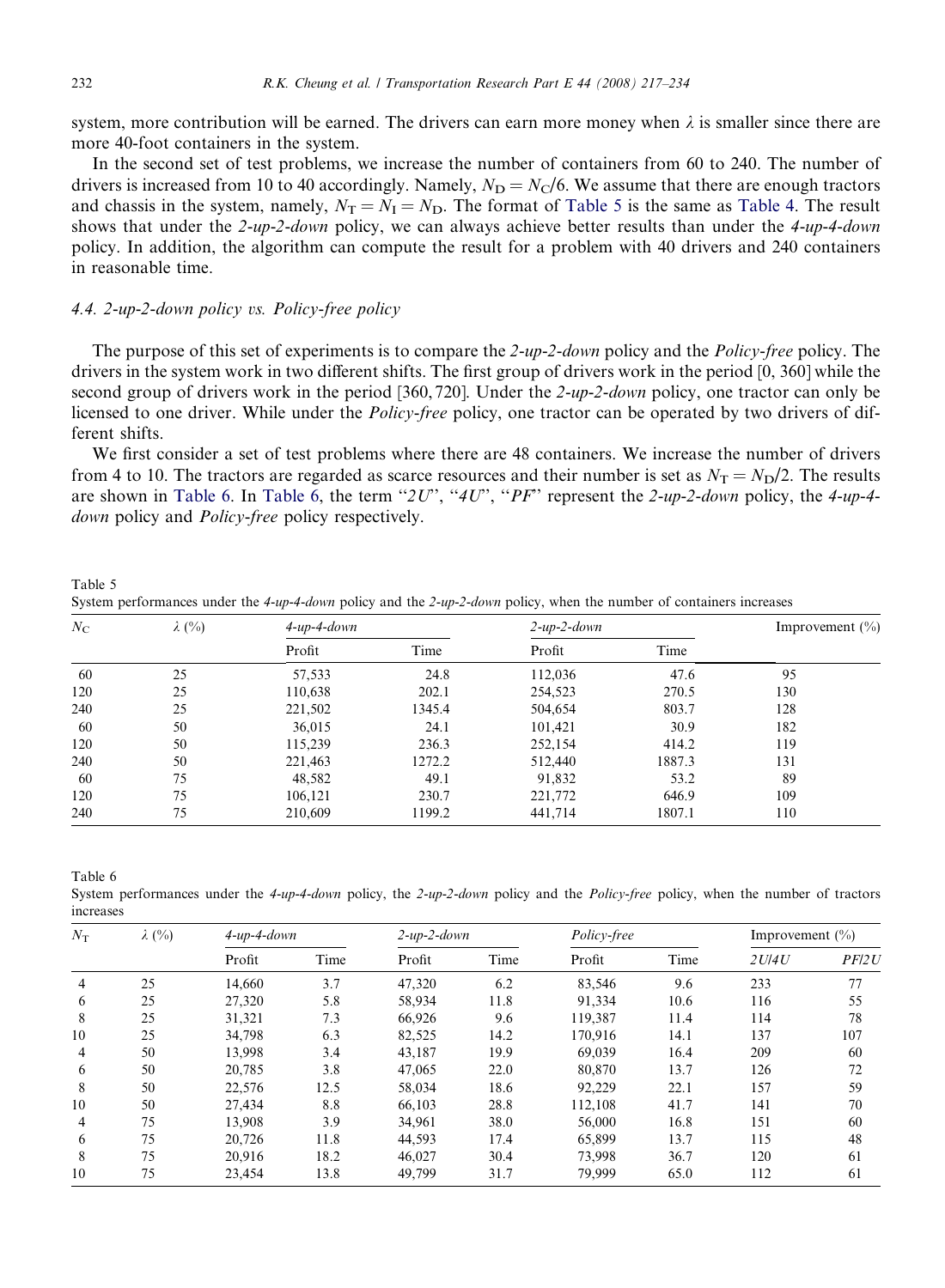<span id="page-16-0"></span>Table 7 System performances under the 4-up-4-down policy, the 2-up-2-down policy and the Policy-free policy, when the number of containers increases

| $N_C$ | $\lambda$ (%) | $4$ -up- $4$ -down |        | $2$ -up- $2$ -down |        | Policy-free |        | Improvement $(\% )$ |       |
|-------|---------------|--------------------|--------|--------------------|--------|-------------|--------|---------------------|-------|
|       |               | Profit             | Time   | Profit             | Time   | Profit      | Time   | 2U/4U               | PFI2U |
| 60    | 25            | 35.448             | 14.1   | 86.781             | 13.5   | 145,261     | 13.1   | 144                 | 67    |
| 120   | 25            | 72.299             | 71.3   | 164.988            | 92.7   | 281,788     | 28.1   | 128                 | 71    |
| 240   | 25            | 145,532            | 701.8  | 380,517            | 747.1  | 620,846     | 2766.0 | 161                 | 63    |
| -60   | 50            | 29.308             | 27.7   | 75.765             | 27.8   | 113,631     | 30.2   | 158                 | 50    |
| 120   | 50            | 56.801             | 110.9  | 143.787            | 185.8  | 278,333     | 527.6  | 153                 | 94    |
| 240   | 50            | 115.426            | 1323.3 | 333,048            | 1638.4 | 493,418     | 4444.6 | 188                 | 48    |
| -60   | 75            | 23.728             | 25.3   | 53,621             | 48.3   | 88,855      | 47.2   | 125                 | 66    |
| 120   | 75            | 50.903             | 203.0  | 131,615            | 309.5  | 205.734     | 720.9  | 158                 | 56    |
| 240   | 75            | 98,007             | 1514.4 | 185,287            | 2512.1 | 317.799     | 9747.7 | 89                  | 72    |

Secondly, we consider a set of test problems where the number of containers increases from 60 to 240, the number of drivers increases from 10 to 40, respectively, (namely,  $N_R = N_C/6$ ). We also assume that there are enough chassis. The results are shown in Table 7.

According to our numerical experiments, if the 4-up-4-down policy is relaxed, the system performance can be improved by more than 100%. If the *1-driver-1-tractor* policy is relaxed, the system performance can be further improved by more than 70%. The experimental results also show the efficiency of the labeling algorithm. Our approach can handle the problem with 40 drivers, 40 tractors, 40 chassis and 240 containers in reasonable time.

#### 5. Conclusion

We have described the challenges in managing cross-border drayage operations. We show that two regulatory policies, 4-up-4-down and 1-driver-1-tractor, significantly restrict the trucking efficiency. Meanwhile, it is shown that the attribute–decision modeling perspective together with the adaptive labeling algorithm can provide good solutions for such a complex problem. It is interesting to apply this attribute–decision model to other applications such as handicapped person transportation problem where different vehicles can be used to serve different types of patients. It is also very interesting to investigate the theoretical foundation for the labeling algorithm.

#### Acknowledgement

The authors thank the Research Grants Council of Hong Kong to support the research through Grant 612206.

#### References

- Ball, M., Golden, B., Assad, A., Bodin, L., 1981. Planning for truck fleet size in the presence of a common carrier option. Decision Sciences 14 (1), 103–120.
- Bertsekas, D.P., Polymenakos, L.C., Tseng, P., 1997. An epsilon-relaxation method for convex network optimization problems. SIAM Journal on Optimization 7, 853–870.
- Bodin, L., Golden, B., 1981. Classification in vehicle routing and scheduling. Networks 11, 97–108.
- Cheung, R., Powell, W., Hang, D., 2003. Multi-attribute label matching algorithms for vehicle routing problems with time windows and backhauls. IIE Transaction 35, 191–205.
- Desrosiers, J., Solomon, M., Soumis, F., 1995. Time constrained routing and scheduling. In: Monma, C., Magnanti, T., Ball, M. (Eds.), Handbook in Operations Research and Management Science Volume on Networks. North Holland.
- Dror, M., Laporte, G., Trudeau, P., 1998. Vehicle routing with stochastic demands: properties and solution frameworks. Transportation Science 23, 166–176.
- Fish, K., Chaibdraa, B., 1999. A simulation approach based on negotiation and cooperation between agents: a case study. IEEE Transactions on Systems, Man, and Cybernetics Part C 29 (4), 531–545.